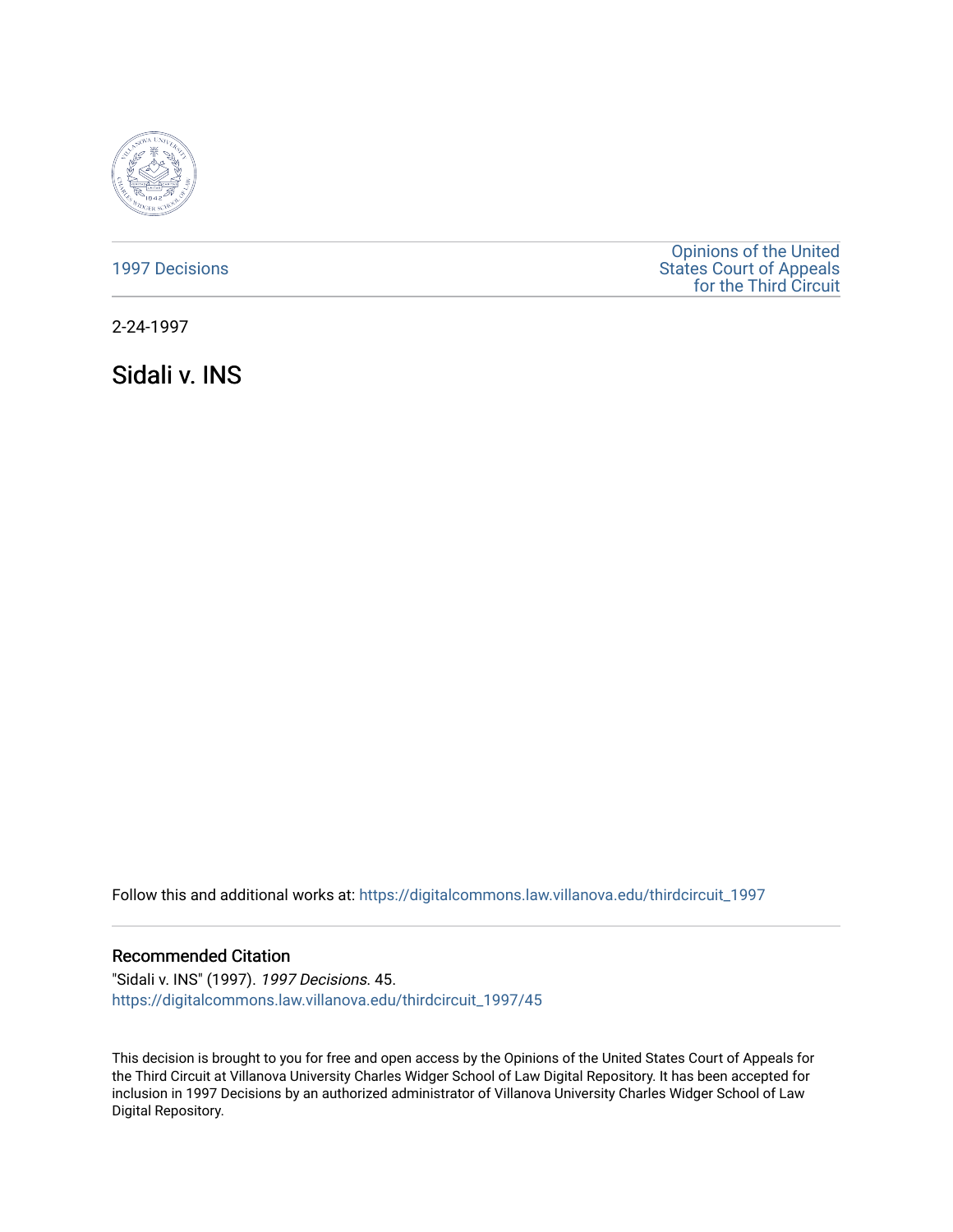UNITED STATES COURT OF APPEALS FOR THE THIRD CIRCUIT

No. 96-5215

MEHMET SEMIH SIDALI

vs.

IMMIGRATION AND NATURALIZATION SERVICE; THE UNITED STATES OF AMERICA; WARREN CHRISTOPHER, Secretary of State; CHARLES MCNEAL, Acting United States Marshal

Appellants

 Appeal from the United States District Court for the District of New Jersey (D.C. Civ. No. 95-cv-05665)  $\mathcal{L}_\text{max}$  and  $\mathcal{L}_\text{max}$  and  $\mathcal{L}_\text{max}$  and  $\mathcal{L}_\text{max}$  and  $\mathcal{L}_\text{max}$ 

Argued December 10, 1996 Before: BECKER, MANSMANN and GREENBERG, Circuit Judges.

(Filed February 24, 1997)

Thomas E. Moseley, Esquire (ARGUED) Suite 2600 One Gateway Center Newark, New Jersey 07102

 $\mathcal{L}_\text{max}$  and  $\mathcal{L}_\text{max}$  and  $\mathcal{L}_\text{max}$  and  $\mathcal{L}_\text{max}$  and  $\mathcal{L}_\text{max}$ 

 $\mathcal{L}_\text{max}$  and  $\mathcal{L}_\text{max}$  and  $\mathcal{L}_\text{max}$  and  $\mathcal{L}_\text{max}$  and  $\mathcal{L}_\text{max}$ 

 $\mathcal{L}_\text{max}$  and  $\mathcal{L}_\text{max}$  and  $\mathcal{L}_\text{max}$  and  $\mathcal{L}_\text{max}$  and  $\mathcal{L}_\text{max}$ 

 $\overline{\phantom{a}}$  , and the set of the set of the set of the set of the set of the set of the set of the set of the set of the set of the set of the set of the set of the set of the set of the set of the set of the set of the s

Michael P. DiRaimondo, Esquire 30 Rockefeller Plaza New York, New York 10112

COUNSEL FOR APPELLEE

Faith S. Hochberg United States Attorney District of New Jersey Sara Criscitelli, Esquire (ARGUED) Su Zann Lamb, Esquire United States Department of Justice Criminal Division Office of International Affairs 5th Floor, Bond Building 1400 New York Avenue, N.W. Washington, D.C. 20530

COUNSEL FOR APPELLANTS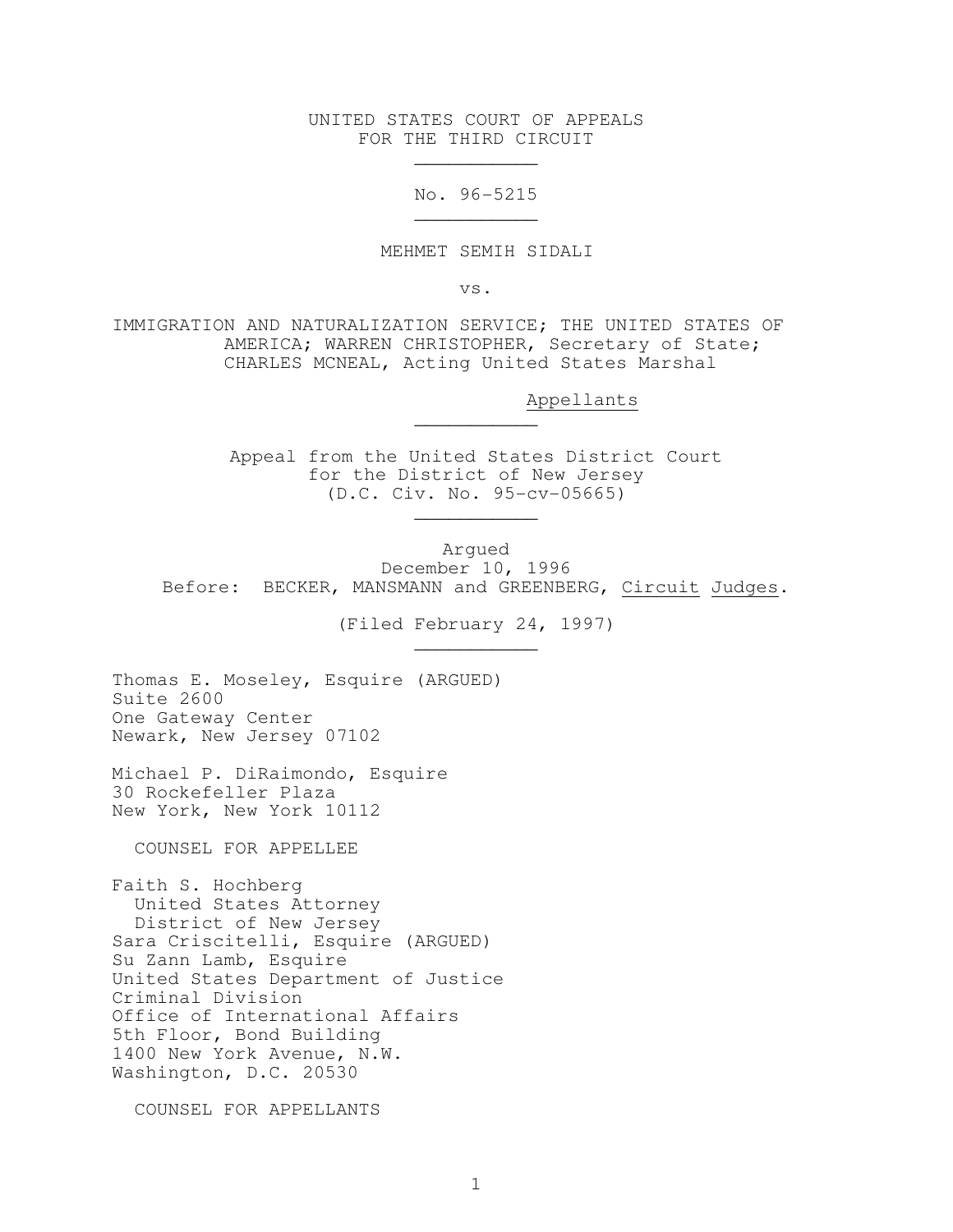### OPINION OF THE COURT

MANSMANN, Circuit Judge.

÷,

 $\mathcal{L}_\text{max}$  and  $\mathcal{L}_\text{max}$  and  $\mathcal{L}_\text{max}$  and  $\mathcal{L}_\text{max}$ 

 $\mathcal{L}_\text{max}$  and  $\mathcal{L}_\text{max}$  and  $\mathcal{L}_\text{max}$  and  $\mathcal{L}_\text{max}$ 

 The government of Turkey sought the extradition of Mehmet Semih Sidali, a native of Turkey presently living in the United States, on the ground that he raped and murdered a fifteen-year old girl. After a hearing, a United States Magistrate Judge issued a Certification of Extraditability. Sidali subsequently petitioned the United States District Court for the District of New Jersey for a writ of habeas corpus on the ground that there was no probable cause to believe that he was guilty of the crimes for which he was charged. The district court granted Sidali's petition for habeas relief, and this appeal by the United States followed. We agree with the government that Sidali may be extradited because the requirement of probable cause was satisfied. We will therefore reverse the judgment of the district court and direct the court to deny Sidali's petition for a writ of habeas corpus.

 $I<sup>1</sup>$ 

 In 1970, Sidali lived with his family in a two-story house in Mersin, Turkey. Sidali's parents lived on the second

<sup>1.</sup> The facts and procedural history are stated comprehensively in the district court's opinion, Sidali v. Immigration & Naturalization Serv., 914 F. Supp. 1104 (D.N.J. 1996), and in the opinion of the magistrate judge, Matter of Extradition of Sidali, 899 F. Supp. 1342 (D.N.J. 1995). We repeat only those facts that are necessary to our decision of the case.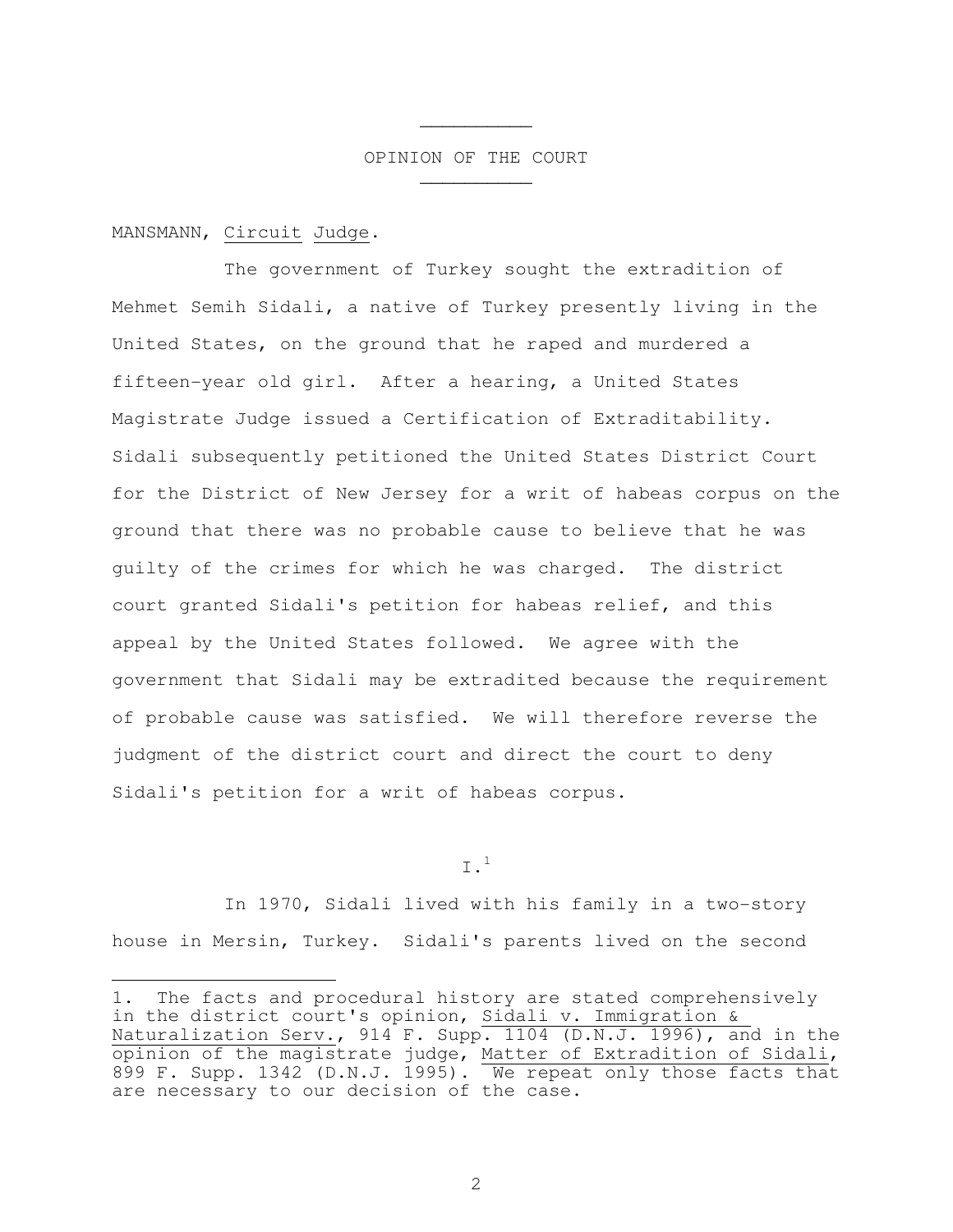floor, and Sidali and his family lived on the first floor. Dursun Eskin, a fifteen-year-old girl whose mother had been a foster child of the family, also lived on the first floor.

 On April 16, 1970, Sidali's father, daughter, and wife traveled to Ankara, Turkey, to obtain medical care for Sidali's father. While they were in Ankara, Sidali's aunt stayed with Sidali's mother in the Mersin house.

 On the evening of April 17, 1970, the family's guard dog barked loudly, and Sidali's aunt called down to Dursun to make sure that she had not left the gate open. Dursun responded that she had not done so. Sidali arrived home at approximately 9:20 p.m. Thus, present in the house on the night of April 17, 1970, were Sidali, Sidali's mother, Sidali's aunt, and Dursun.

 Several hours later, on the morning of April 18, 1970, Sidali's mother came downstairs and found Dursun dead. Dursun had been raped and murdered, strangled with Sidali's wife's belt that had been taken from a closet on the first floor of the home.

When the police arrived, Sidali suggested that a thief had broken into the house. The police examined the balcony door of the living room and discovered that there were two points at which force had been applied with an old screwdriver between the door and the frame. In addition, there was an iron sliding bar attached to the glass, but the frame into which it should have fit was not in place and could not be found. The doors were locked, however, and investigators stated that the evidence of tampering was not recent and that the doors did not appear to have been forced.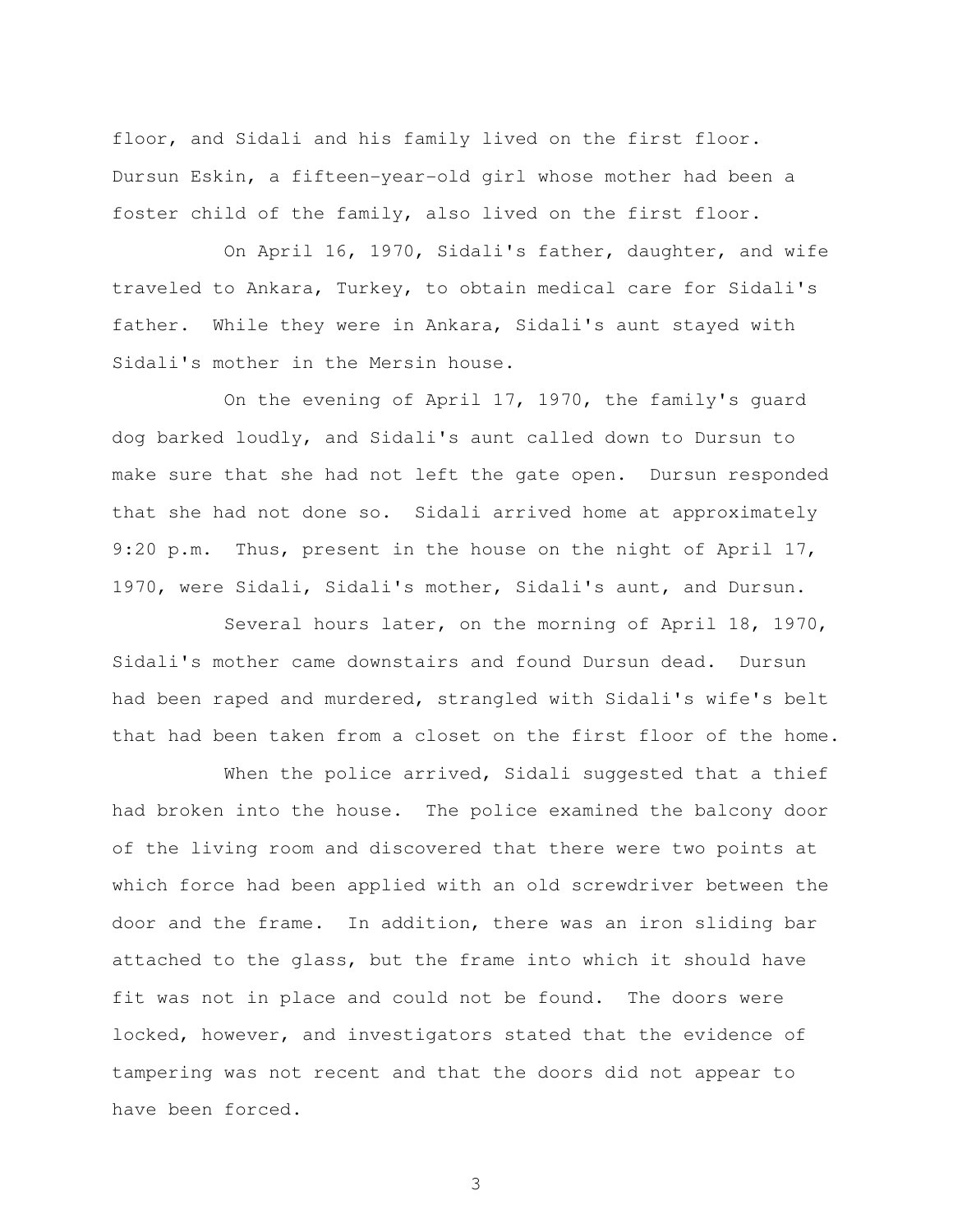A physical examination of Sidali did not show any bruises or scratches on his hands, neck, face or body. Blood found on Dursun's bed sheet and underwear was Dursun's blood type and not Sidali's. A small blood stain was found on Sidali's pajama top, and a second blood spot was found on a cloth in a waste basket, but they were both deemed to be too small to yield accurate blood group typing. Sidali explained that the blood on his pajama top came from a mosquito bite the night before the murder, and that the cloth had been used to clean a small cut on his son's forehead a few days prior. Investigators did not attempt to identify the blood type of a sperm stain found on Dursun's sheet.

 In May 1971, Sidali was arrested for the rape and murder of Dursun. He was tried before a three-judge panel of the First High Criminal Court of Mersin.<sup>2</sup> Pursuant to the Turkish Code of Criminal Procedure ("TCCP"), translated in The American Series of Foreign Penal Codes, Turkey, at the end of a trial (or within one week thereafter), the judgment is pronounced by a reading thereof. TCCP Art. 261. The judgment must include a declaration of the justification for the judgment. Id.

 At the end of Sidali's trial, the trial court voted two to one to issue a judgment of acquittal. The majority justified its decision by stating that the evidence was neither sufficient nor concrete enough to convict, that there were no witnesses, and

<sup>2.</sup> There are no jury trials in Turkey. Affidavit of Turgut Aydin, General Director of International Law and Foreign Relations of the Turkish Ministry of Justice, App. 219, 220.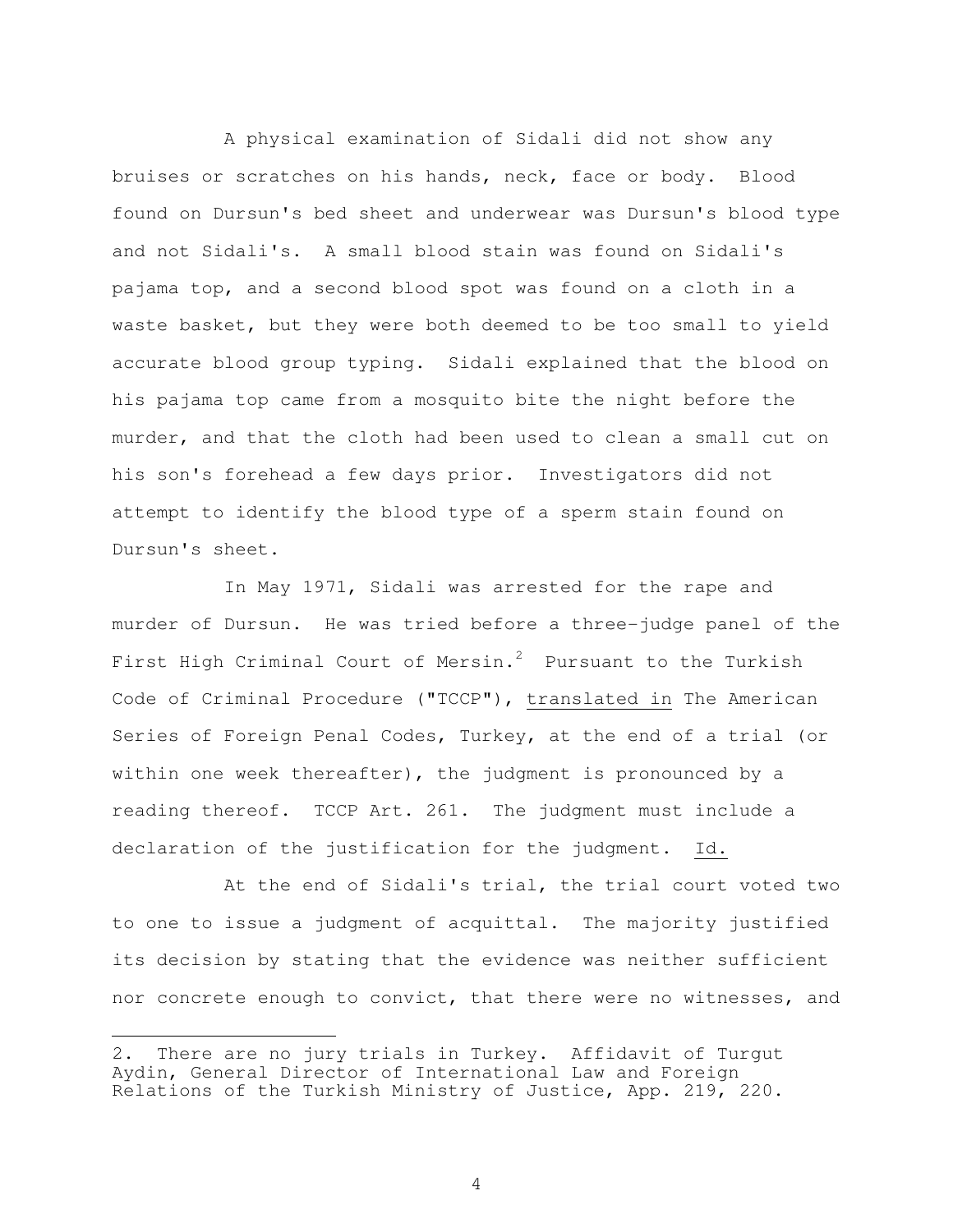that blood and semen samples could not be tested. Sidali was released.

 In Turkey, verdicts of acquittal may be appealed to the Supreme Court of Appeals. TCCP Art. 289. An appeal may be taken only for the reason that the judgment is contrary to law, TCCP Art. 307, and the Court of Appeals may reverse the judgment on the points where the law is violated. TCCP Art. 321. The Court of Appeals may find a "violation of the law" based on the facts determined as the basis for judgment. Id.<sup>3</sup> If it votes to reverse the judgment of the trial court, the Court of Appeals forwards the file to the originating court for a review of its own decision and for a new judgment. TCCP Art. 322.

 In this case, the Mersin Prosecutor and the victim's mother (as intervenor) appealed the trial court's judgment of acquittal. In February 1973, the appeal was heard and decided by the First Criminal Panel of the Supreme Court of Appeals, which found that the judgment of acquittal was based on evidence which was "not in line with the existing quality of evidence." The court also found that the majority did not disprove the evidence raised by the dissenting opinion. Because the trial court's decision was therefore "contrary to law," the court reversed the judgment of acquittal. TCCP Art. 321.

 Thus the First High Criminal Court of Mersin was required to conduct a retrial. A panel of three judges, with

÷,

<sup>3. &</sup>quot;A judgment which does not include justification for the result reached" is also considered an absolute violation of law. TCCP Art. 308(7).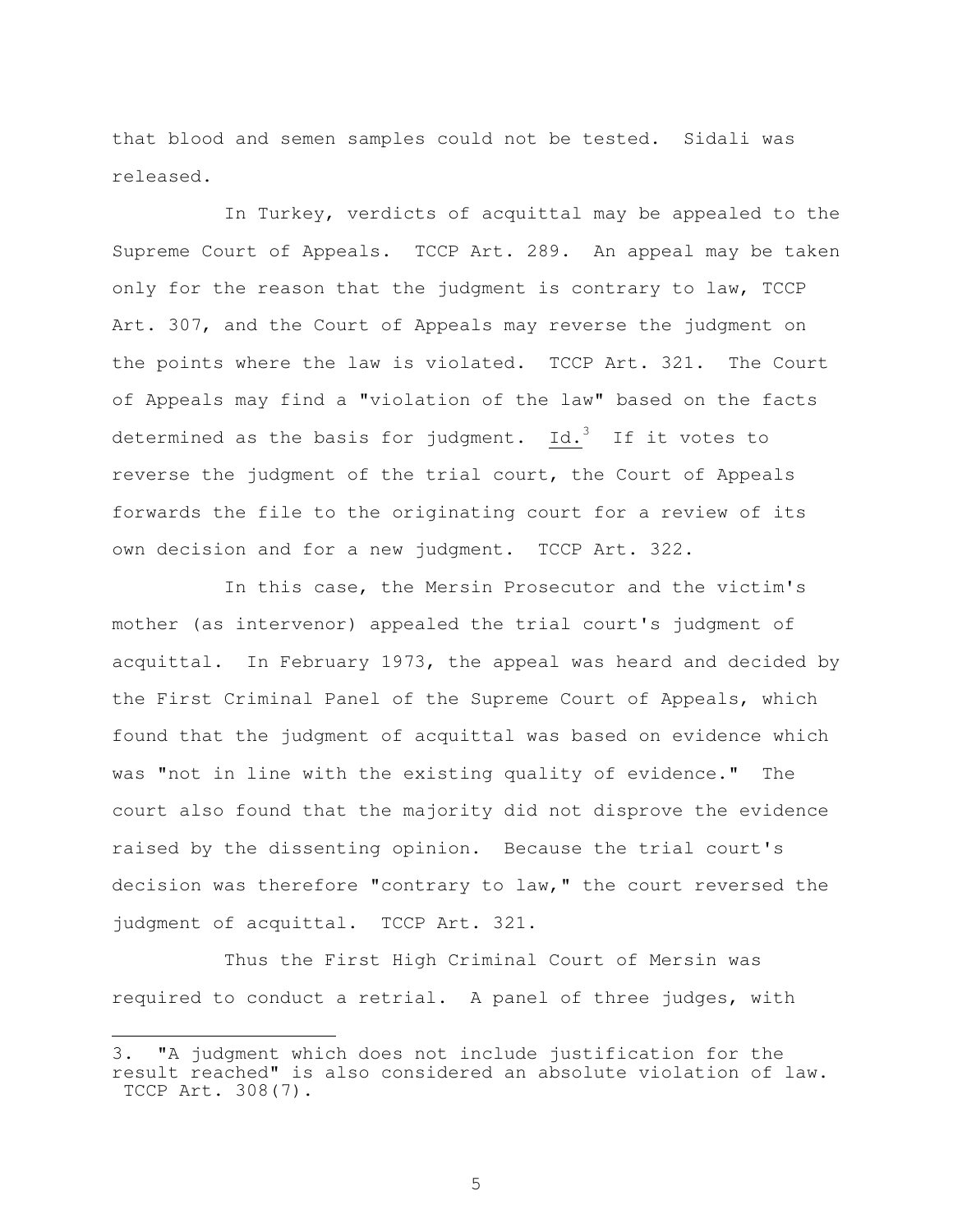only the Chairman the same as at the first trial, reviewed the evidence. On July 16, 1976, the panel voted unanimously to acquit Sidali. The court reasoned that Sidali's body did not show any signs of a struggle, that it would not have been impossible for an intruder to have entered Sidali's home, that Sidali had no motive to kill Dursun, and that Sidali would have destroyed incriminating evidence. The court therefore "persisted" in the original judgment; that is, the court adhered to its earlier judgment of acquittal despite the prior opinion from the Court of Appeals.

 Decisions to persist are reviewed by the General Board of the Criminal Panels of the Supreme Court of Appeals ("General Board"), which is composed of the Heads of Departments and members of the Criminal Panels of the Court of Appeals. On December 13, 1976, the General Board voted 24 to 8 that the reasons cited by the trial court to persist in the previous judgment were not sufficient. The General Board wrote that "it was clearly seen from the sufficient and convincing evidence that the accused [Sidali] transgressed the fifteen year old victim's virginity . . . and murdered the victim with his wife's belt." The General Board "annull[ed] the judgment for the acquittal of the accused."

 Sidali applied for a passport on or about December 17, 1976. Believing that Sidali was acquitted, the Turkish government gave Sidali clearance, and Sidali received his passport on December 20, 1976. Sidali applied for a visa to come to the United States and left Turkey on or about December 31,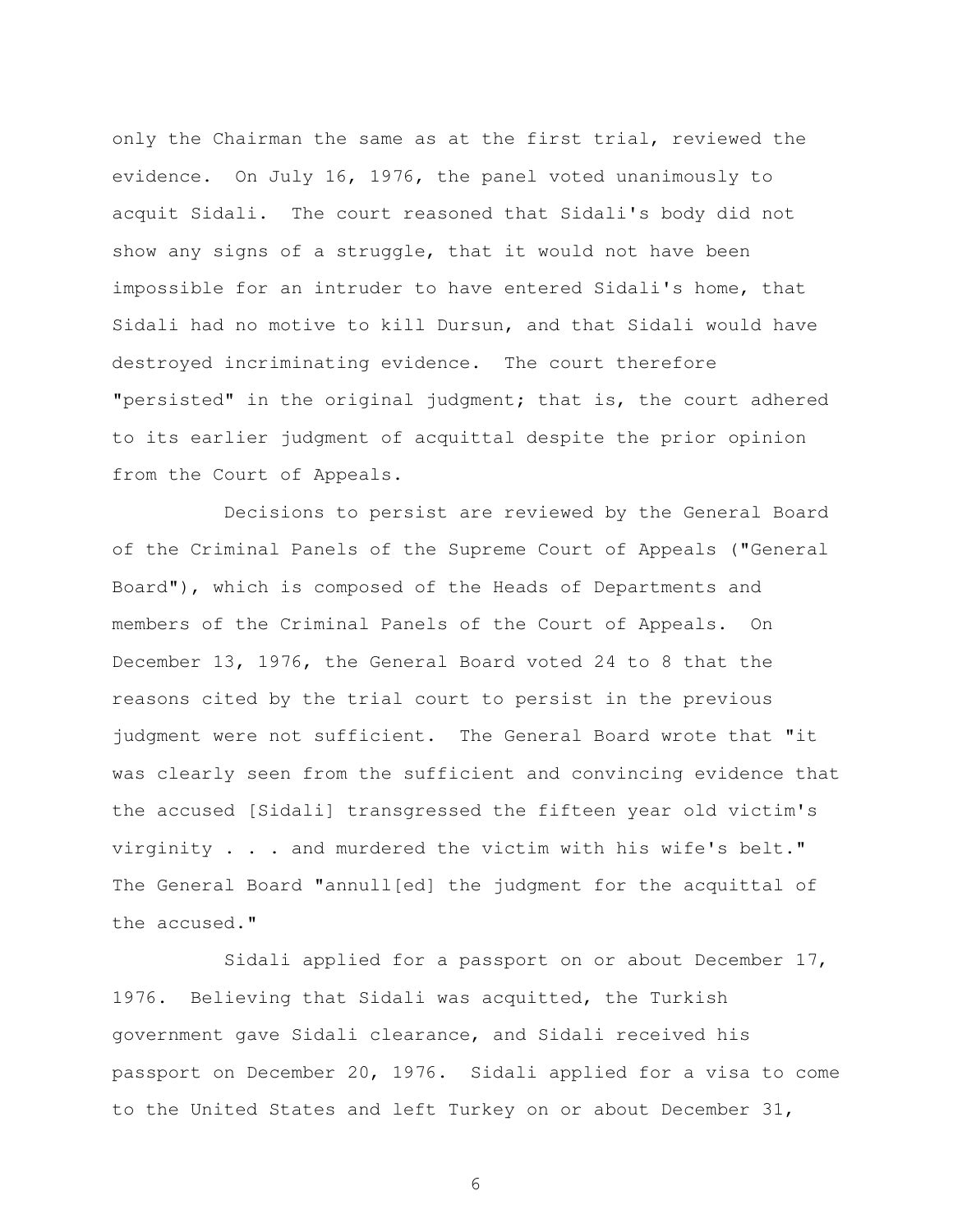1976. Sidali has lived openly in the United States since January 2, 1977, and he became a permanent resident of the United States on September 17, 1990.

#### II.

 The right of a foreign sovereign to demand and obtain extradition of an accused criminal is created by treaty, and in the absence of a treaty the government has no duty to surrender a fugitive to a foreign government. Factor v. Laubenheimer, 290 U.S. 276, 287, 54 S.Ct. 191, 193 (1933); see also Quinn v. Robinson, 783 F.2d 776, 782 (9th Cir.), cert. denied, 479 U.S. 882, 107 S.Ct. 271 (1986).

 The extradition treaty between the United States and Turkey provides for the reciprocal extradition of persons, found within the territory of one of the nations, who have been accused or convicted of certain criminal offenses committed within the jurisdiction of the other nation. Treaty on Extradition and Mutual Assistance in Criminal Matters, June 7, 1979, U.S.-Turkey, Article 2, T.I.A.S. No. 9891. If the United States agrees to seek the extradition of an individual pursuant to the request of a foreign government, the United States files an extradition complaint in an appropriate court charging an individual with committing an extraditable offense pursuant to the relevant extradition treaty. 18 U.S.C. § 3184.

A.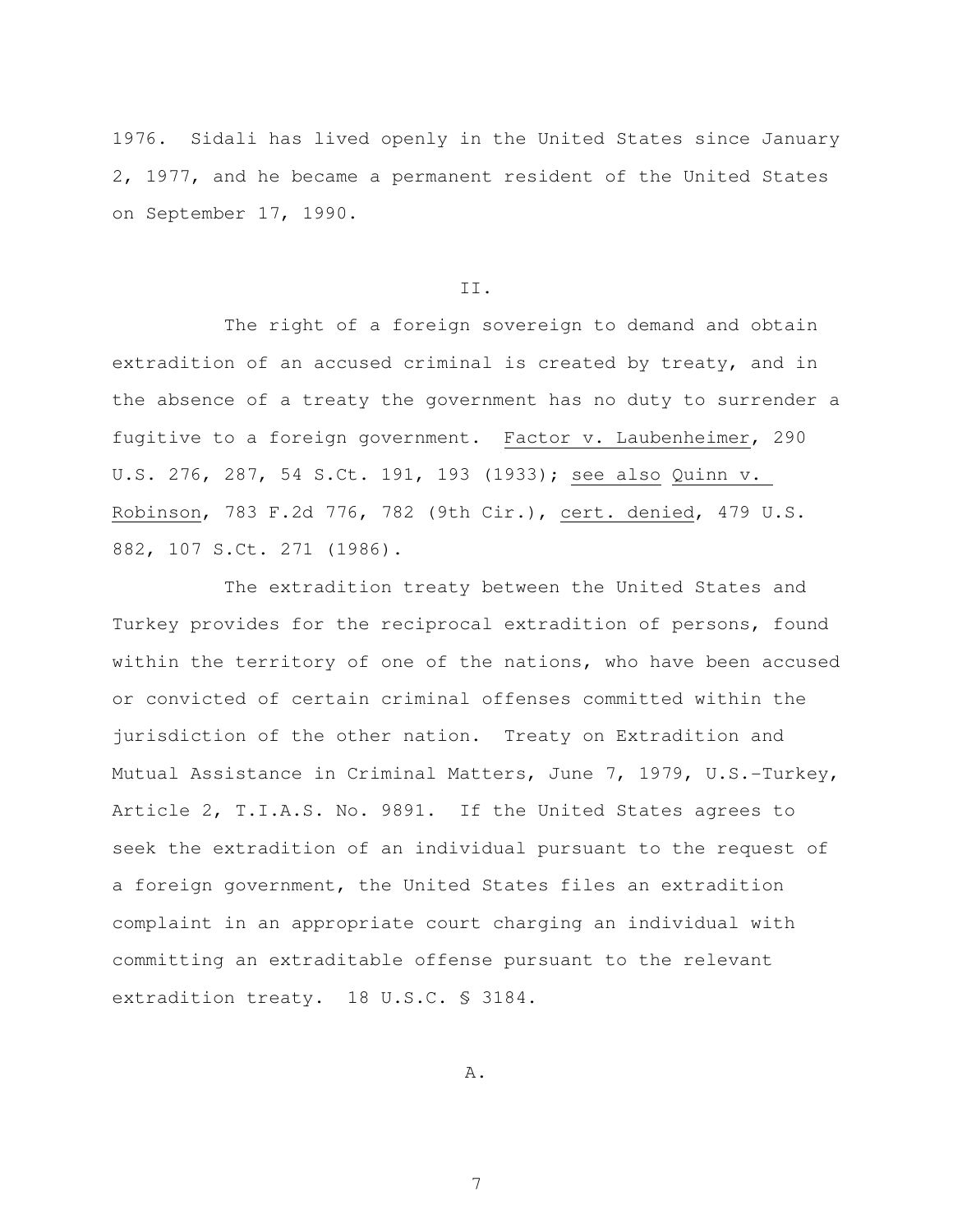On February 9, 1982, Turkey made a request to the United States for Sidali's extradition. For over a decade the United States failed to take any action to extradite Sidali. $<sup>4</sup>$ </sup>

 On October 31, 1994, however, the United States filed an extradition complaint on behalf of Turkey in the District of New Jersey charging Sidali with rape and murder, which are extraditable offenses in the extradition treaty between the United States and Turkey. The magistrate judge issued a warrant for Sidali's arrest, and Sidali was arrested on November 16, 1994.

 Because the power to extradite derives from the President's power to conduct foreign affairs, extradition is an executive, not a judicial, function. Martin v. Warden, Atlanta Pen, 993 F.2d 824, 828 (11th Cir. 1993); see generally U.S. Const. art. II, § 2, cl. 2. Thus, "the judiciary has no greater role than that mandated by the Constitution, or granted to the judiciary by Congress." Austin v. Healey, 5 F.3d 598, 600 (2d Cir. 1993), cert. denied, 510 U.S. 1165, 114 S.Ct. 1192 (1994).

 In response to a complaint seeking extradition, the court conducts a limited inquiry. See 18 U.S.C. §§ 3181-95. The purpose of the proceeding is to determine whether an individual who has been arrested in the United States, pursuant to a complaint filed on behalf of a foreign government, is subject to surrender to the government of the requesting country. Charlton v. Kelly, 229 U.S. 447, 460, 33 S.Ct. 945, 949 (1913). The court 

<sup>4.</sup> Sidali asserts that the United States took action only after Turkey extradited a narcotics trafficker to the United States.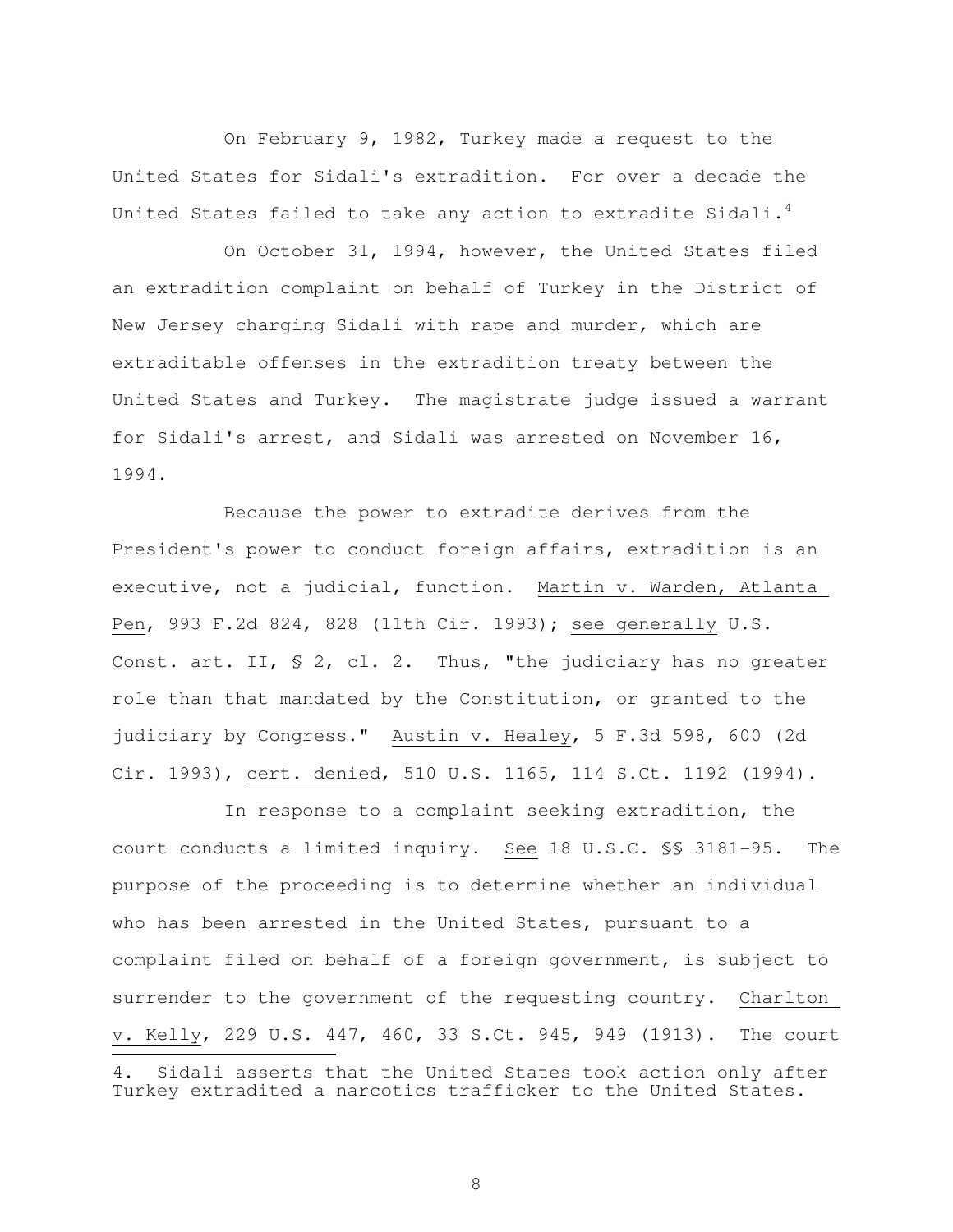conducts a hearing to determine whether there is "evidence sufficient to sustain the charge [against the defendant] under the provisions of the proper treaty or convention." 18 U.S.C. § 3184. In other words, the court determines whether there is probable cause to believe that the defendant is guilty of the crimes charged. If the evidence is sufficient, the court makes a finding of extraditability and certifies the case to the Secretary of State. Id.; see also Martin, 993 F.2d at 828.

A magistrate judge<sup>5</sup> held Sidali's extradition hearing on September 20, 1995. $^6$  Two days later, the magistrate judge found Sidali extraditable and certified his case to the Secretary of State. Matter of Extradition of Sidali, 899 F. Supp. 1342, 1347 (D.N.J. 1995). In addition to other findings not before us on appeal, the magistrate judge found that (1) the General Board convicted Sidali of rape and murder, and (2) the United States established probable cause to believe that Sidali committed the crimes. According to the magistrate judge, either finding, standing alone, was sufficient to support his finding of probable cause under 18 U.S.C. § 3184. Sidali moved for reconsideration on October 3, 1995, but his motion was denied.

B.

<sup>5. 18</sup> U.S.C. § 3184 permits a magistrate judge to conduct extradition proceedings if authorized to do so by "a court of the United States." Local Rule 40(B)(12) provides this authorization in the District of New Jersey.

<sup>6.</sup> The September 20 hearing followed a complicated procedural history that is detailed in Matter of Extradition of Sidali, 899 F. Supp.  $1342$ ,  $1345-46$  (D.N.J. 1995).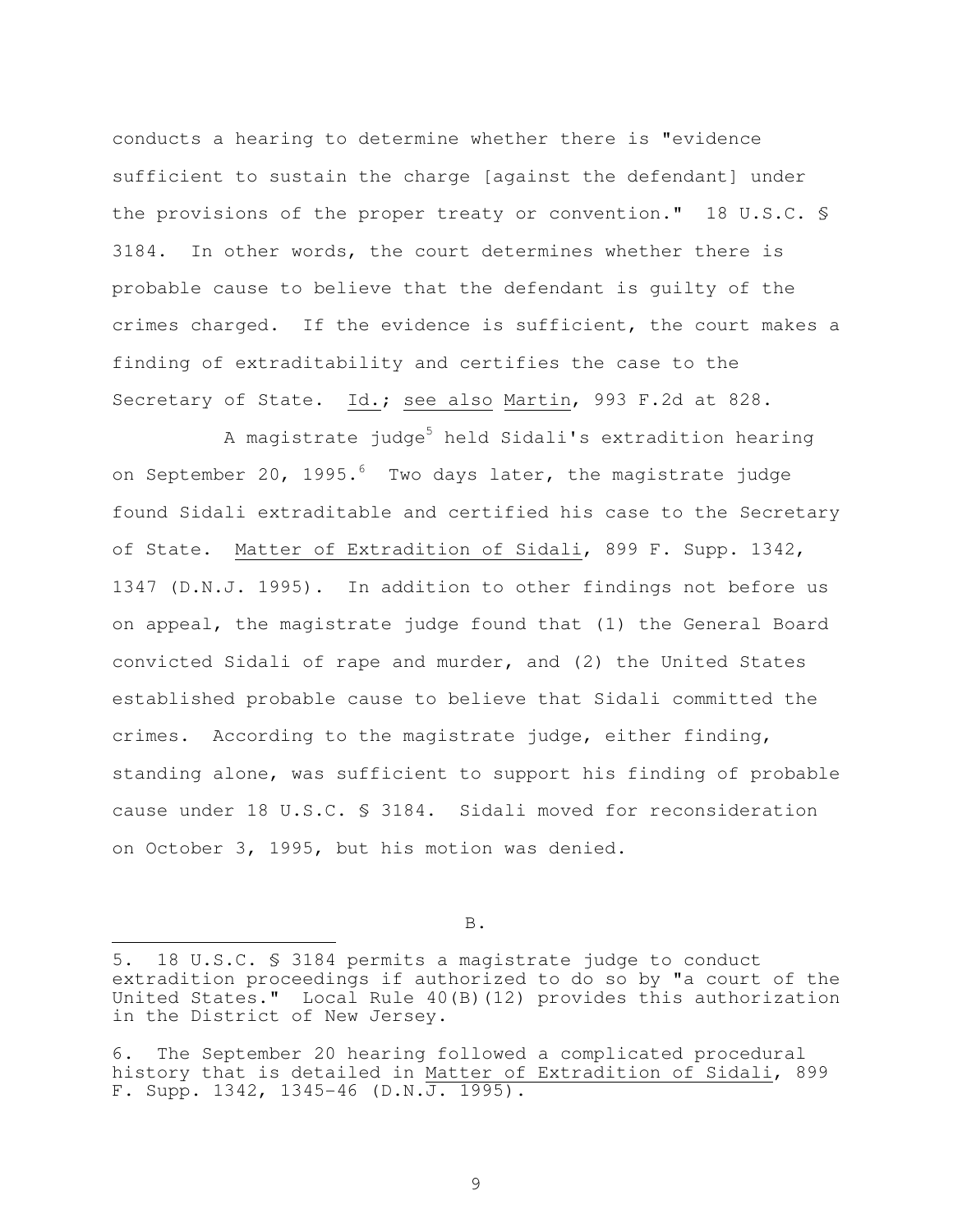Because extradition orders do not constitute "final decisions of a district court," they cannot be appealed under 28 U.S.C. § 1291. See Collins v. Miller, 252 U.S. 364, 369, 40 S.Ct. 347, 349 (1920). Rather, an individual seeking to challenge a magistrate judge's extradition order must pursue a writ of habeas corpus.

 On August 24, 1995, while Sidali's extradition proceedings were pending, Sidali filed an application for naturalization with the Immigration and Naturalization Service, requesting expedited consideration. On November 6, 1995, Sidali filed a complaint in the United States District Court for the District of New Jersey in which he challenged INS' failure to act on his application for naturalization. On December 6, 1995, while Sidali's complaint was pending before the district court, the Secretary of State issued a warrant for Sidali's surrender to Turkey.<sup>7</sup>

 On December 12, 1995, Sidali amended his complaint by adding two counts seeking habeas corpus review of the magistrate

÷,

 To the extent that Sidali contends that we should affirm the judgment of the district court on humanitarian grounds unrelated to the finding of probable cause, we note that it is the function of the Secretary of State--not the courts--to determine whether extradition should be denied on humanitarian grounds. Ahmad v. Wigen, 910 F.2d 1063, 1067 (2d Cir. 1990).

<sup>7.</sup> After the courts have completed their limited inquiry, the Secretary of State conducts an independent review of the case to determine whether to issue a warrant of surrender. 18 U.S.C. § 3186. The Secretary exercises broad discretion and may properly consider factors affecting both the individual defendant as well as foreign relations--factors that may be beyond the scope of the magistrate judge's review. The Secretary of State's decision is not generally reviewable by the courts. Martin, 993 F.2d at 829; Escobedo v. United States, 623 F.2d 1098,  $1105$  (5th Cir.), cert. denied, 449 U.S. 1036, 101 S.Ct. 612 (1980).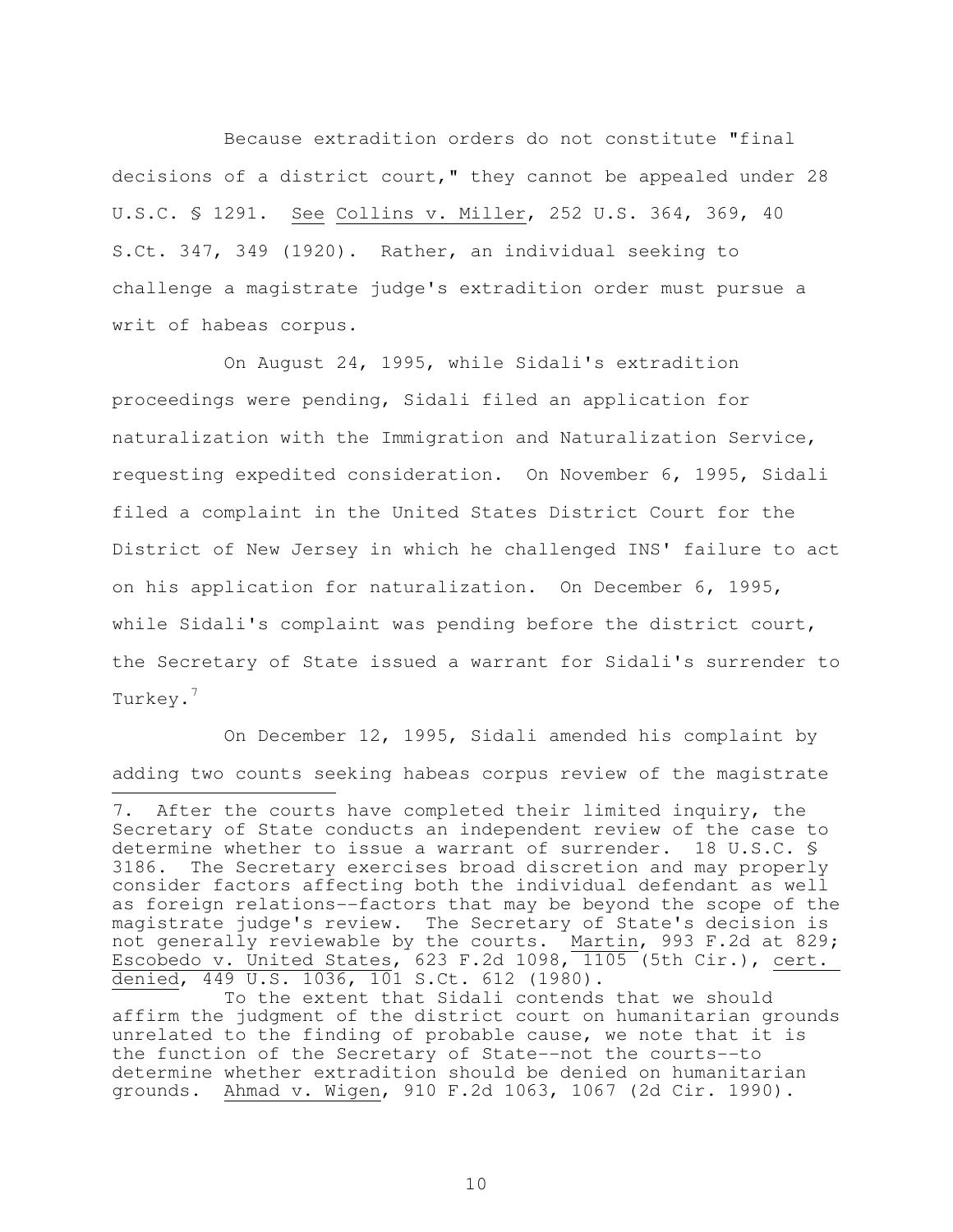judge's decision. The district court had jurisdiction over Sidali's petition for a writ of habeas corpus pursuant to 28 U.S.C. § 2241.

 The scope of habeas corpus review of a magistrate judge's extradition order under a treaty with a foreign country is extremely limited. "[H]abeas corpus is available only to inquire whether the magistrate [judge] had jurisdiction, whether the offense charged is within the treaty and, by a somewhat liberal extension, whether there was any evidence warranting the finding that there was reasonable ground to believe the accused guilty." Fernandez v. Phillips, 268 U.S. 311, 312, 45 S.Ct. 541, 542 (1925); see also Smith v. United States, 82 F.3d 964, 965 (10th Cir. 1996); Ludecke v. U.S. Marshal, 15 F.3d 496, 497 (5th Cir. 1994); Austin, 5 F.3d at 600; Martin, 993 F.2d at 828; Brauch v. Raiche, 618 F.2d 843, 847 (1st Cir. 1980).

 In his request for habeas corpus relief, Sidali did not challenge the magistrate judge's jurisdiction, and he conceded that the offenses charged were within the applicable treaty. Instead, Sidali argued that there was no evidence warranting the finding that there was reasonable ground to believe him guilty of the rape and murder of Dursun. In other words, Sidali claimed that there was no evidence supporting a finding of probable cause.

 On January 31, 1996, the district court granted Sidali's petition for habeas corpus relief. 914 F. Supp. 1104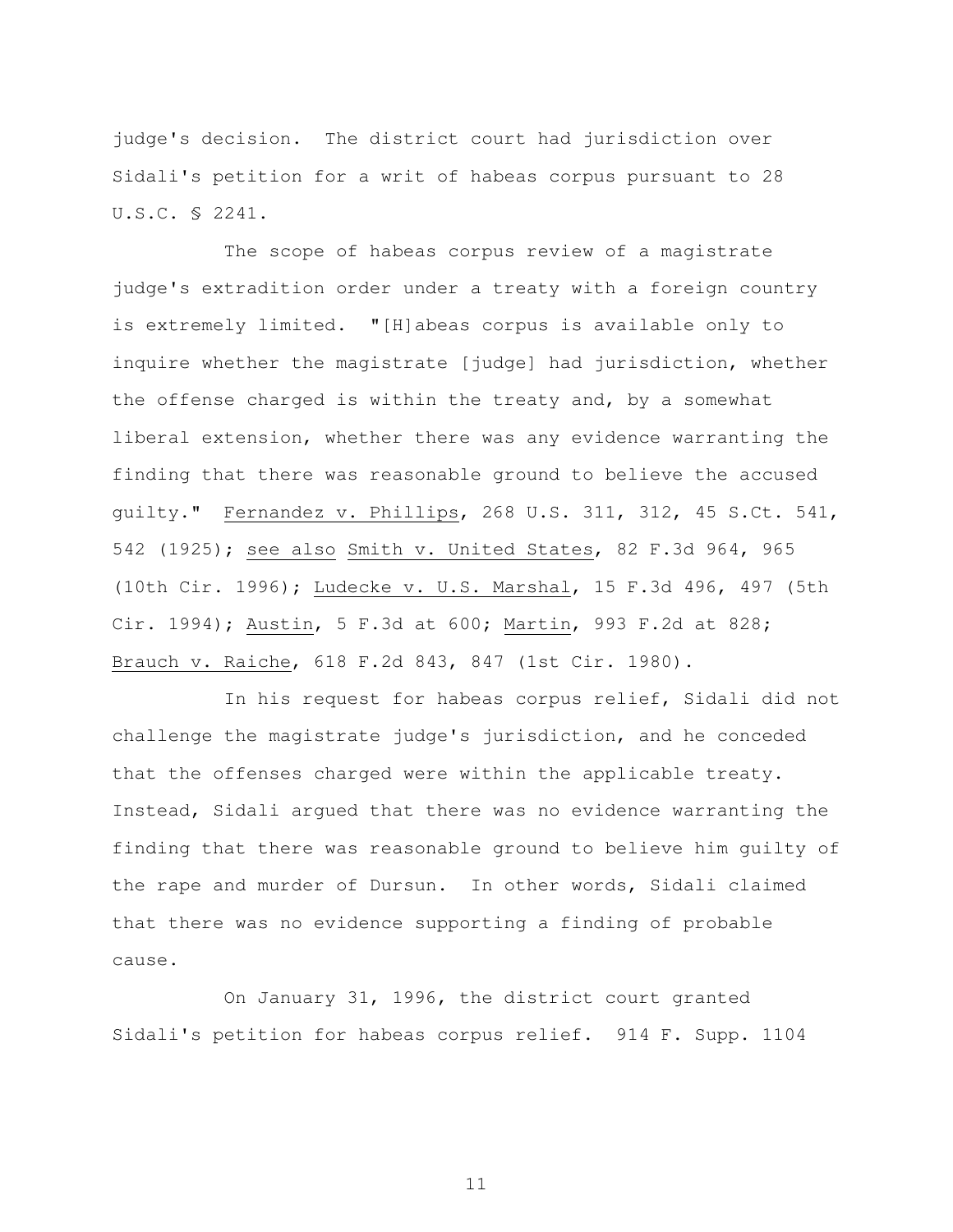$(D.N.J. 1996).$ <sup>8</sup> The district court found that the United States did not prove that Sidali was actually convicted of the rape and murder of Dursun. Id. at 1112. The court also found that there was no probable cause to believe that Sidali raped and murdered Dursun. Id. at 1114. Since the district court concluded that there was no evidence warranting the finding that there was reasonable ground to believe Sidali guilty, the district court granted Sidali's petition for a writ of habeas corpus. This timely appeal followed.

#### III.

 We have jurisdiction over this appeal pursuant to 28 U.S.C. § 2253, which provides that a final order issued by a district judge in a habeas corpus proceeding is subject to review by the United States Court of Appeals for the circuit in which that district court is situated.

 On review, we focus our attention on the issue of probable cause; that is, whether there exists reasonable ground to believe the accused guilty of the crimes charged. Here the United States attempts to establish probable cause in two ways. First, the United States argues that Sidali was actually convicted of the rape and murder of Dursun and that the conviction is sufficient proof that probable cause exists. Second, the United States contends that the magistrate judge's

÷,

<sup>8.</sup> The district court also dismissed the counts relating to the INS, 914 F. Supp. at 1114-15 n.11. Sidali has not appealed that part of the district court's order.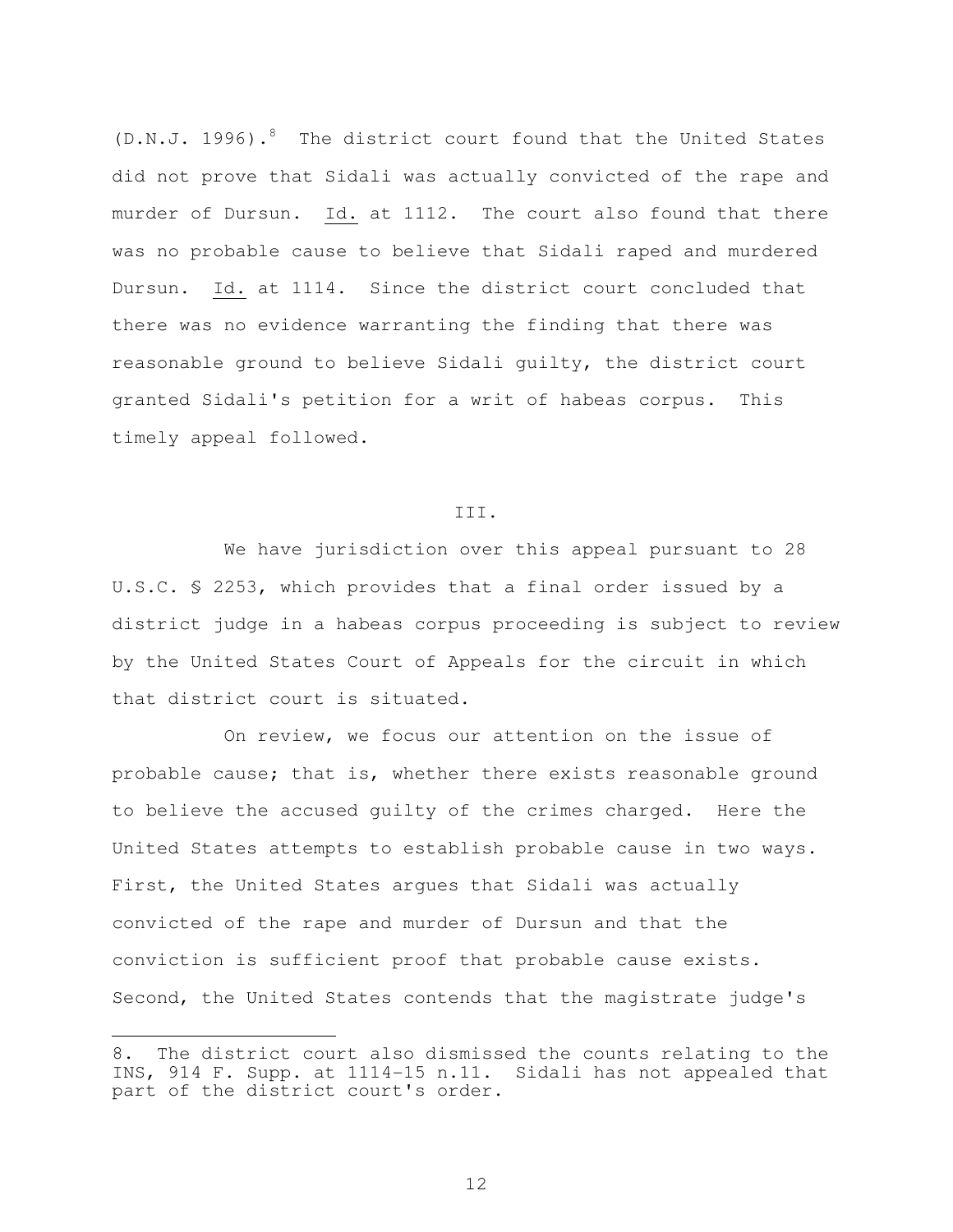finding of probable cause is supported by competent evidence of record.

#### A.

 The United States contends, and Sidali does not dispute, that a foreign conviction obtained after a trial at which the accused is present is sufficient to support a finding of probable cause for the purposes of extradition. See Spatola v. United States, 925 F.2d 615, 618 (2d Cir. 1991) ("To hold that such convictions do not constitute probable cause in the United States would require United States judicial officers to review trial records and, consequently, substitute their judgment for that of foreign judges and juries. Such an inquiry would be inconsistent with principles of comity."); Restatement (Third) of the Foreign Relations Law of the United States § 476 comment b (1987) ("With respect to persons whose extradition is sought after conviction in the requesting state, the requirement [of probable cause] is met by proof of the judgment of conviction and, where appropriate, of sentence."); see also Mosley v. Wilson, \_\_\_ F.3d \_\_\_, 1996 WL 709746, at \*5 (3d Cir. Dec. 11, 1996) (conviction that has not been reversed ordinarily precludes finding of lack of probable cause for underlying proceeding).

 At issue, then, is whether the General Board convicted Sidali of rape and murder. It is apparent that the General Board annulled the trial court's second judgment of acquittal, found that Sidali raped and murdered Dursun, and remanded the case to the trial court. As Sidali argues, however, the General Board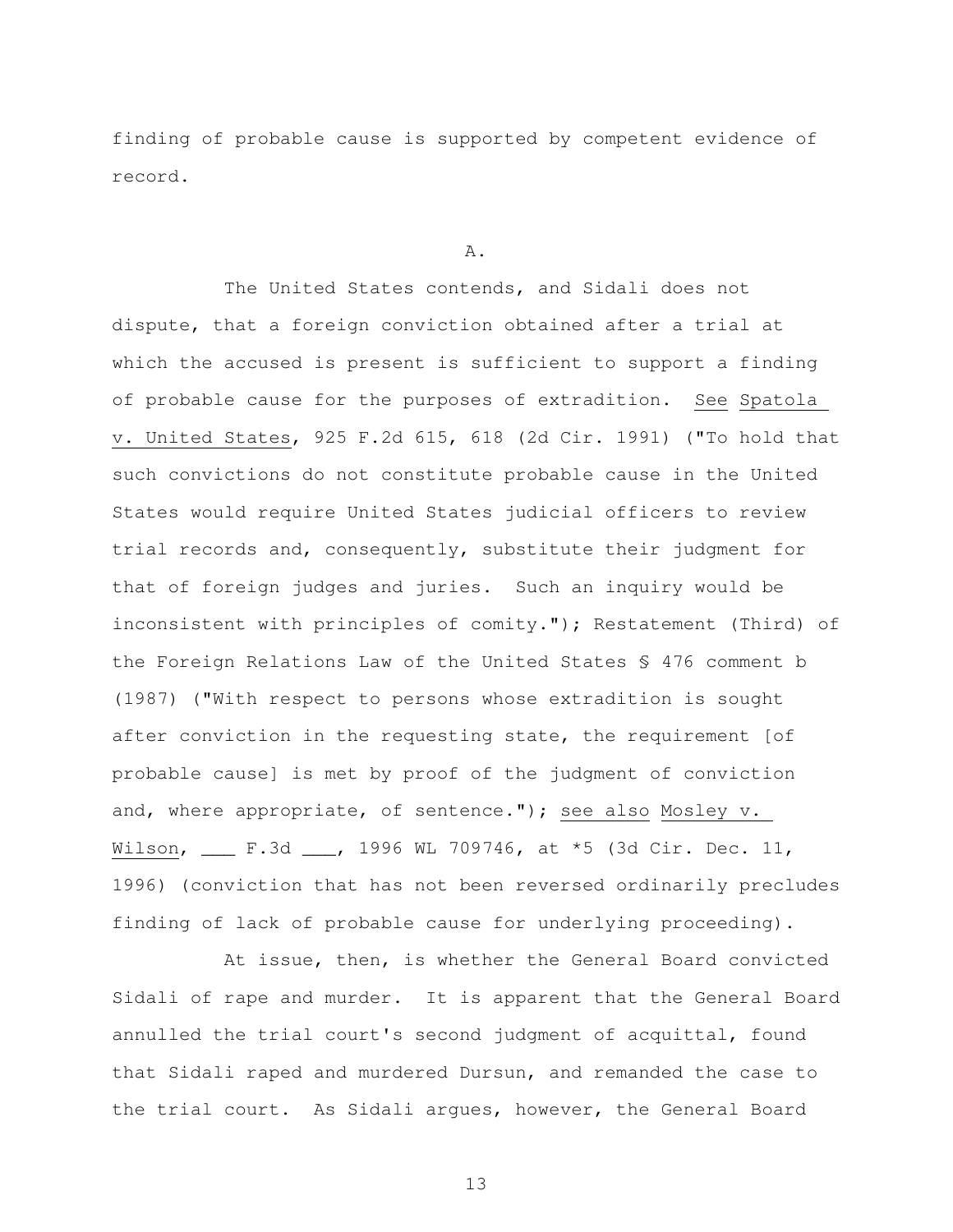never explicitly stated that Sidali was actually "convicted" or "guilty." We must therefore decide whether the General Board remanded the case back to the trial court (1) for a third trial on the issue of guilt or (2) simply to impose sentence. If the judgment of the General Board constituted a conviction under Turkish law, and if the case was remanded to the trial court for sentencing only, then we must reverse the judgment of the district court.

 Our analysis requires us to decide issues of Turkish criminal law and procedure. The determination of foreign law in the federal courts is a question of law. Fed.R.Civ.P. 44.1; Grupo Protexa v. All American Marine Slip, 20 F.3d 1224, 1239 (3d Cir.), cert. denied, \_\_\_ U.S. \_\_\_, 115 S.Ct. 481 (1994). Consequently, we exercise plenary review over the district court's interpretation of relevant Turkish law. Id.; Mobile Marine Sales, Ltd. v. M/V Prodromos, 776 F.2d 85, 89 (3d Cir. 1985).

 Our decision turns on whether the Turkish trial court was bound by the General Board's determination of guilt. If the trial court could have revisited the issue of Sidali's guilt in a third evidentiary trial, we would agree with Sidali that the General Board did not convict Sidali. The Turkish Code of Criminal Procedure makes clear, however, that the General Board's determination of guilt was final and binding. TCCP Article 326 provides: The courts have the right to insist on their first judgment when their judgment is reversed by the Court of Appeal, but they are obliged thereafter to abide by decisions given by the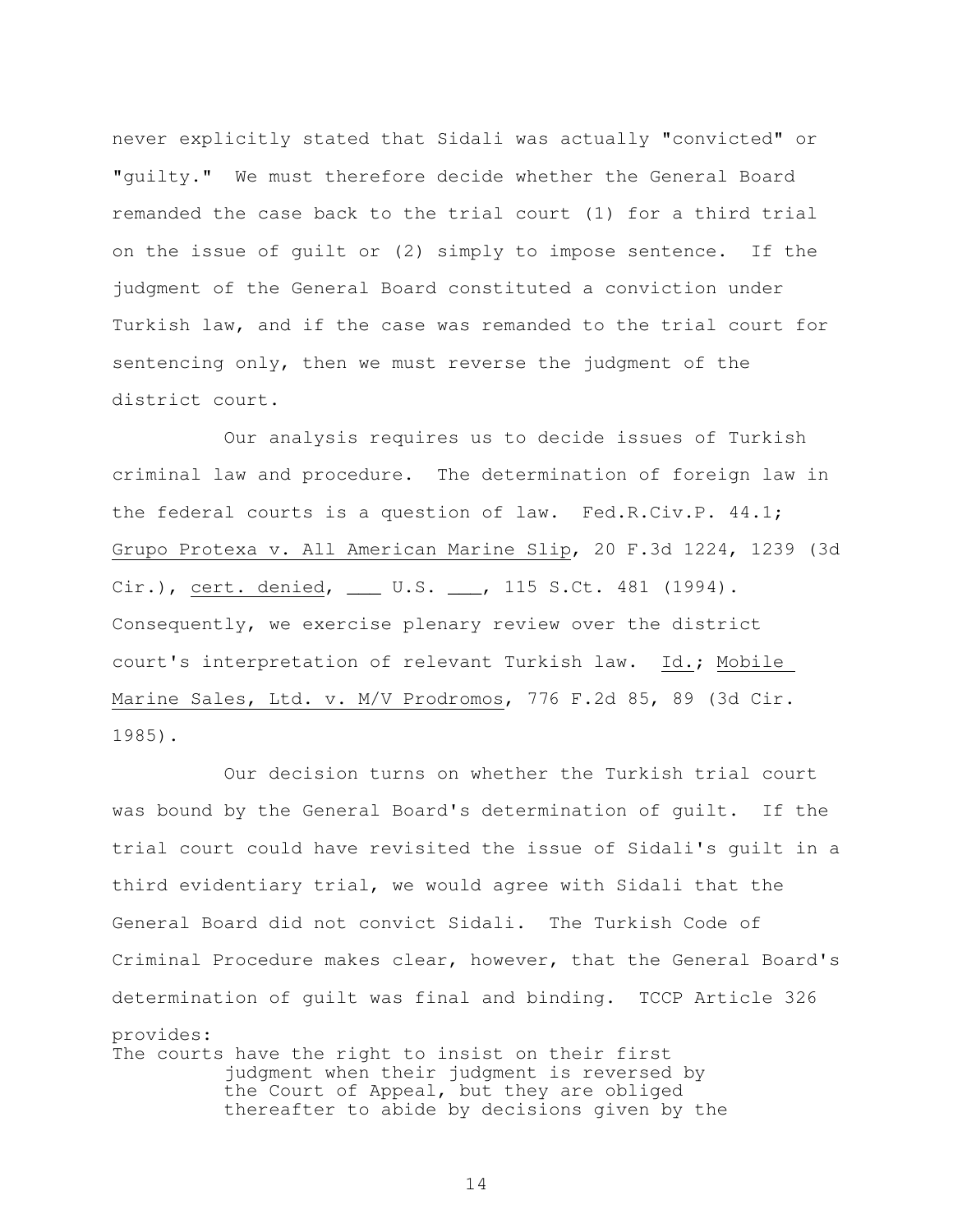General Criminal Board of the Court of Appeal.

Thus, the Court of Appeal did not convict Sidali when it reversed the trial court's first judgment; on remand, the trial court could have insisted (and did insist) on its judgment of acquittal. In contrast, the trial court did not have discretion to insist on its second judgment when that judgment was reversed by the General Board. Decisions of the General Board are therefore final. When the General Board voted to annul the trial court's second acquittal, it did not send the case back for a third trial; instead, its decision on the issue of guilt was final and the case was remanded for sentencing only. In other words, the decision of the General Board constituted a conviction under Turkish law.

 Sidali asserts that the General Board's failure to use the word "conviction" precludes us from determining that Sidali was convicted. We disagree. The General Board's statements were clear and unequivocal. While we acknowledge that inclusion of the word "conviction" in the General Board's decision would have simplified our analysis, we do not believe that the word "conviction" is necessary to establish the existence of a conviction under Turkish law. It is clear that the trial court could not disagree with the General Board's finding of guilt.

 Our interpretation of the decision of the General Board finds support in documents submitted by the parties.<sup>9</sup> In a

÷,

<sup>9.</sup> When determining questions of foreign law, we may consider "any relevant material or source, including testimony, whether or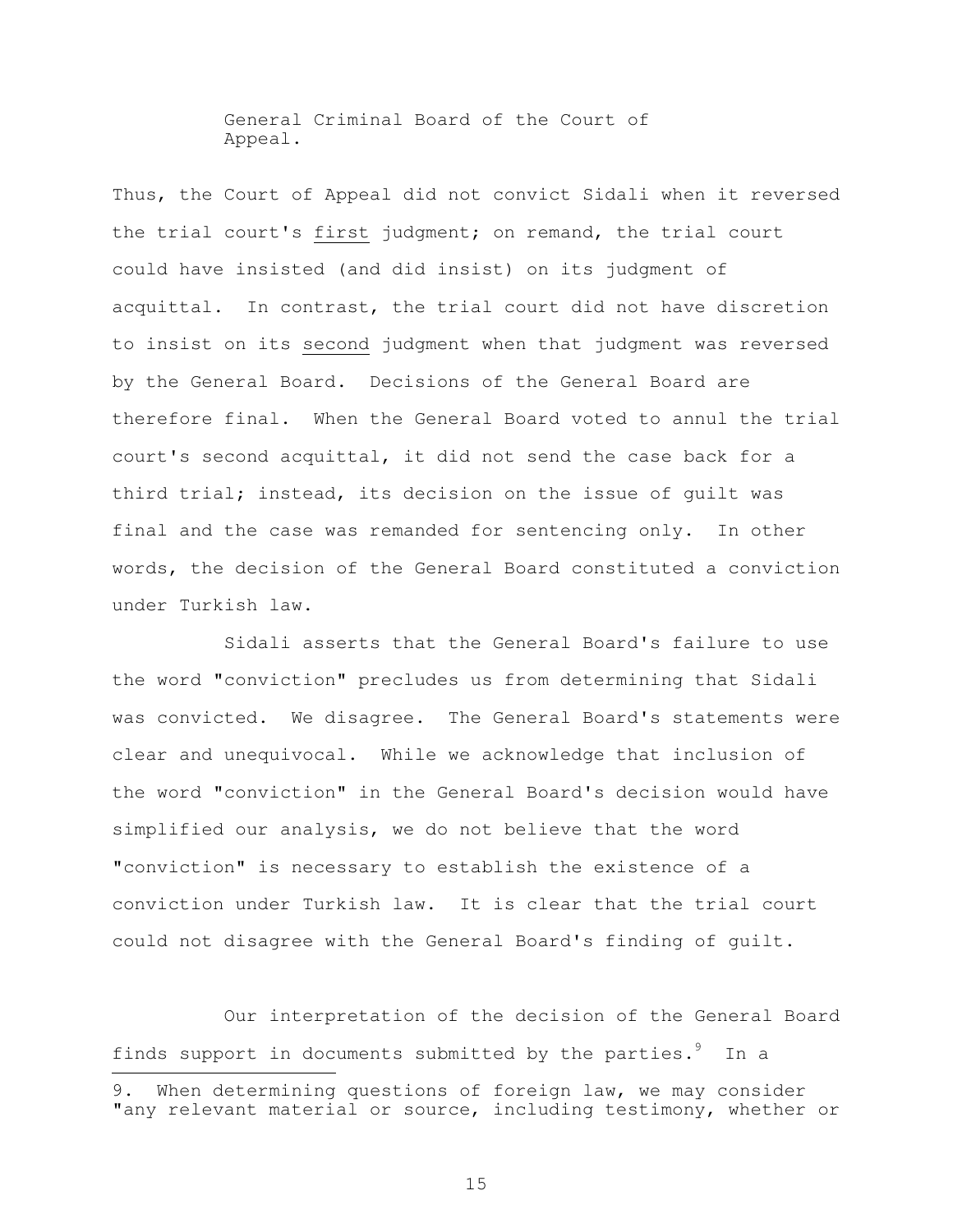diplomatic note dated February 17, 1995, the Embassy of Turkey explained: Pursuant to the laws of the Republic of Turkey, Mehmet Semih Sidali has been convicted by the General Board of the Supreme Court of Appeals . . . . Since the highest Turkish criminal appellate court has ruled in this matter, there is no appeal from that decision. Mr. Sidali will not be entitled to a new trial . . . .

Diplomatic Note from Turkish Embassy (Feb. 17, 1995), App. 208.

The Embassy continued:

Under this Article [326], the trial court cannot set aside or ignore the ruling of the General Board. The trial court cannot reopen the case to hear new evidence. It must follow the General Board's decision without question. Therefore, upon Mr. Sidali's return, the trial court will fix the duration of the sentence only.

Id.<sup>10</sup> Likewise, the Mersin Prosecutor stated that the General

Board's decision was

(..continued)

not submitted by a party or admissible under the Federal Rules of Evidence." Fed.R.Civ.P. 44.1; Grand Entertainment Group, Ltd. v. Star Media Sales, Inc., 988 F.2d 476, 488 (3d Cir. 1993). We may conduct our own research and are not confined to information available to or considered by the district court. Grupo Protexa, 20 F.3d at 1239; Mobile Marine Sales, Ltd., 776 F.2d at 89; Kalmich v. Bruno, 553 F.2d 549, 552 (7th Cir.), cert. denied, 434 U.S. 940, 98 S.Ct. 432 (1977); see also Fed.R.Civ.P. 44.1 advisory committee's note ("[The court] may engage in its own research and consider any relevant material thus found.").

10. The district court stated that the diplomatic note "should not have been admitted into evidence" and that the absence of the author's signature and qualifications rendered the document virtually irrelevant. 914 F. Supp. at 1111. Initially, we note that admissibility is not an issue, since we may consider inadmissible material when deciding questions of foreign law. Fed.R.Civ.P. 44.1. In addition, the fact that the note was submitted under seal of the Turkish Embassy and was presented to the court under oath of a U.S. Attorney lessens any concern we may have about the absence of a signature.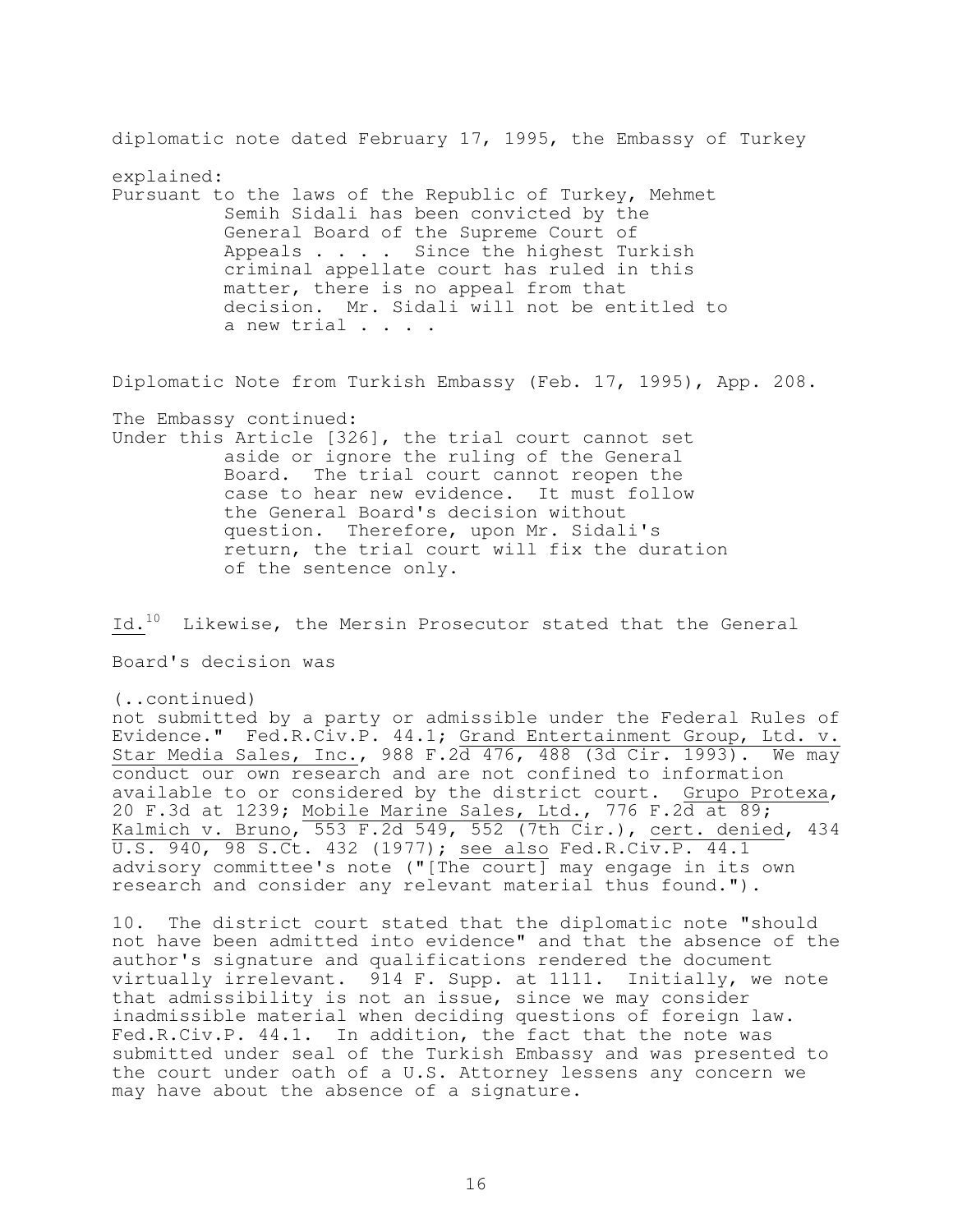final and binding . . . . The judgment is final and absolute, and the trial corut [sic] has begun retrying the matter for determining the amount of punishment to be imposed to the accused; and in the meantime for the accused who was found conclusively guilty, Mehmet Semih Sidali, was issued a warrant of arrest in absentee.

Supplemental Request for Extradition (Sept. 25, 1992), App. 65, 70-71.

 In an Addendum Request of Extradition, the Mersin Prosecutor stated that Sidali had "been pronounced decisively guilty." Addendum Request of Extradition (Sept. 25, 1992), App. 192, 198-99; see also Extradition Letter dated March 31, 1983, App. 15 (Sidali "was found guilty"); Ministry of Foreign Affairs Memorandum dated March 5, 1993, App. 179, 180-81 (Sidali's judgment of acquittal "was reversed and he was convicted"); Extradition Letter dated November 1, 1985, App. 48, 49 ("this verdict is final and binding under the existing Turkish legal system"). According to the General Director of International Law and Foreign Relations of the Turkish Ministry of Justice, the decision of the General Board "is binding, meaning that the issue [of guilt] cannot be further discussed . . . . [T]he guilt of the defendant can no longer be debated." Aydin Aff., App. 219, 225.

 These writings convey a clear message: Sidali was found guilty by the General Board and the Turkish trial court was not permitted to hold otherwise on remand. We find these writings to be persuasive, and they support our conclusion that Sidali was convicted of the rape and murder of Dursun.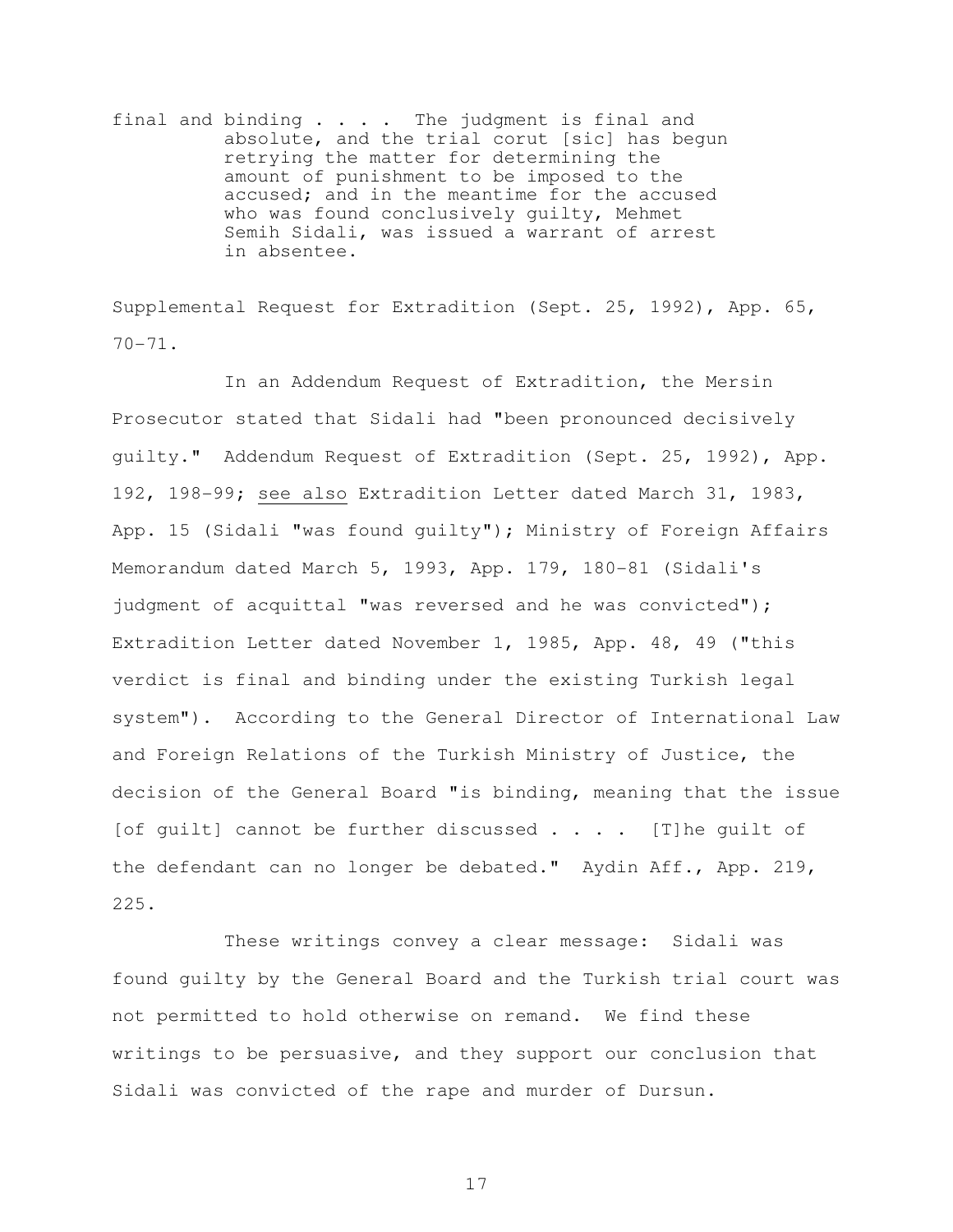The district court did not find these writings to be persuasive because some documents stated that Sidali should be returned to Turkey for his "trial" and that Sidali was "charged" and "accused" of the crimes. 914 F. Supp. at 1111-12. Under Turkish law, however, the "trial" has not been completed because Sidali was never sentenced. Aydin Aff., App. 219, 225-26. The word "trial" used in this sense described the remaining sentencing proceedings. The Attorney General of Mersin explained: The retrial of the accused after having been acquitted two times, does not mean "to be tried for a second time". We have explained . . . this General Board examined the file and pronounc[ed] with overwhelming majority that the present evidences cause the conviction, so the trial continues . . . .

Statement of the Attorney General of Mersin (May 26, 1993), App. 184, 185-86. The other evidence submitted by the United States supports this interpretation. We believe that the use of the word "trial" in this context does not mean that Sidali will receive a new evidentiary trial to determine whether he raped and killed Dursun. Instead, we are satisfied that Sidali has been conclusively pronounced guilty and that his upcoming "trial" will be for the purposes of sentencing only. $^{11}$ 

<sup>11.</sup> The use of the words "charged" and "accused" likewise do not persuade us that Sidali was not convicted. See, e.g., Supplemental Request for Extradition (Sept.  $25, 1992$ ), App. 65, 70-71 ("the accused . . . was found conclusively guilty"); Declaration of Thomas A. Johnson, App. 312 (explaining that use of word "charges" in certain documents was not intended to imply absence of conviction).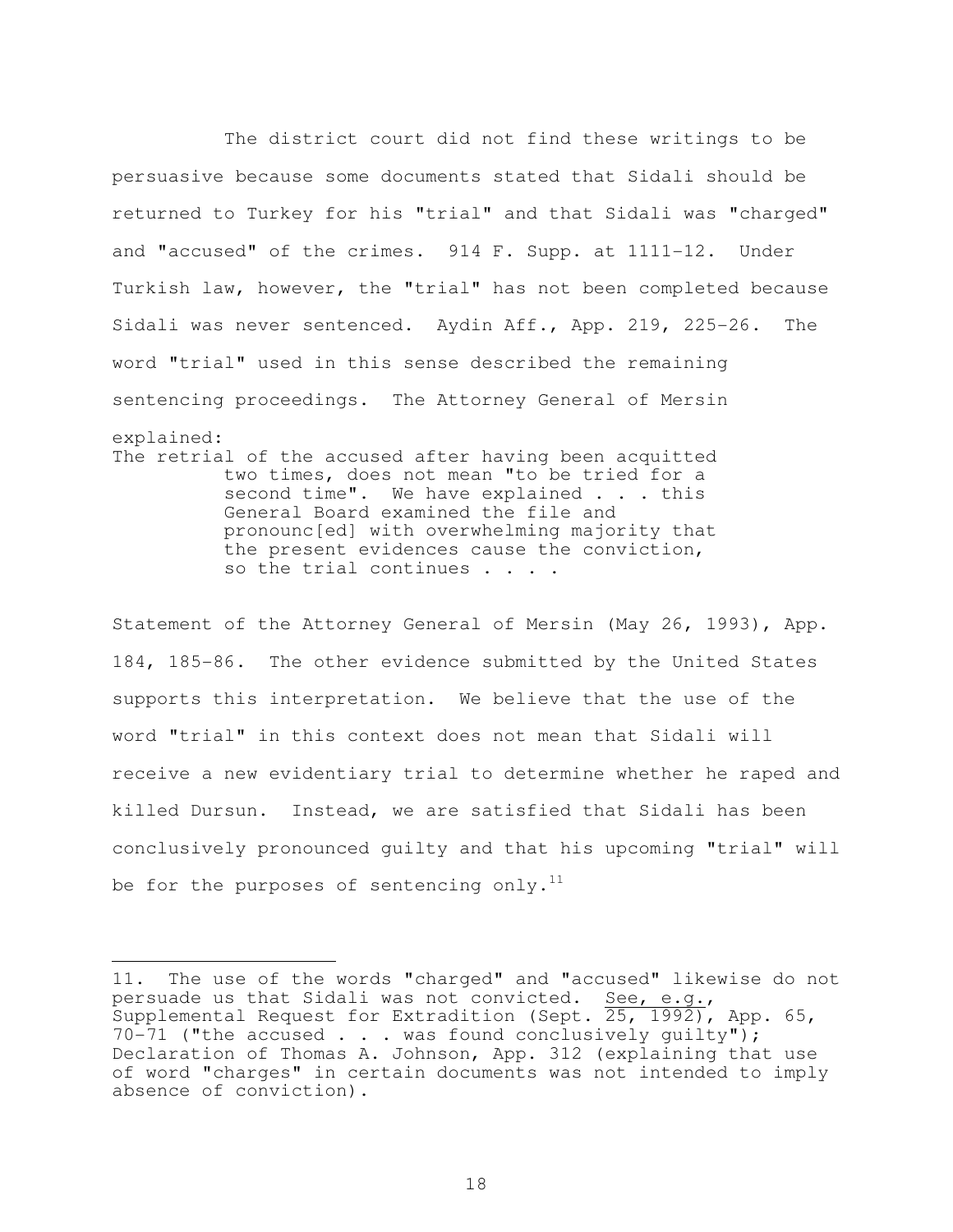In addition to expressing concern about the words "trial," "charged," and "accused," the district court observed that some of the Turkish documents suggest that Sidali's guilt has not been conclusively determined. See, e.g., Statement of the Attorney General of Mersin (May 26, 1993), App. 184, 198 ("[T]he Trial Court was [to] begin to try the accused for the third time."). While we acknowledge the ambiguities in the record, we are ultimately persuaded that the General Board convicted Sidali.

 As the magistrate judge correctly concluded, evidence of Sidali's conviction, obtained after a trial at which Sidali was present, is sufficient to support a finding of probable cause. We hold that the conviction of Sidali by the General Board establishes reasonable grounds to believe that Sidali is guilty of the crimes charged.

## B.

 Our conclusion that the General Board convicted Sidali of rape and murder is the first of two independent grounds for reversing the judgment of the district court. In addition to the conviction, which is per se probable cause, competent evidence also exists in the record to support the magistrate judge's conclusion that probable cause exists to believe that Sidali is guilty of the rape and murder of Dursun.

 We note that the probable cause standard applicable in extradition proceedings is identical to that used by courts in federal preliminary hearings. See Sindona v. Grant, 619 F.2d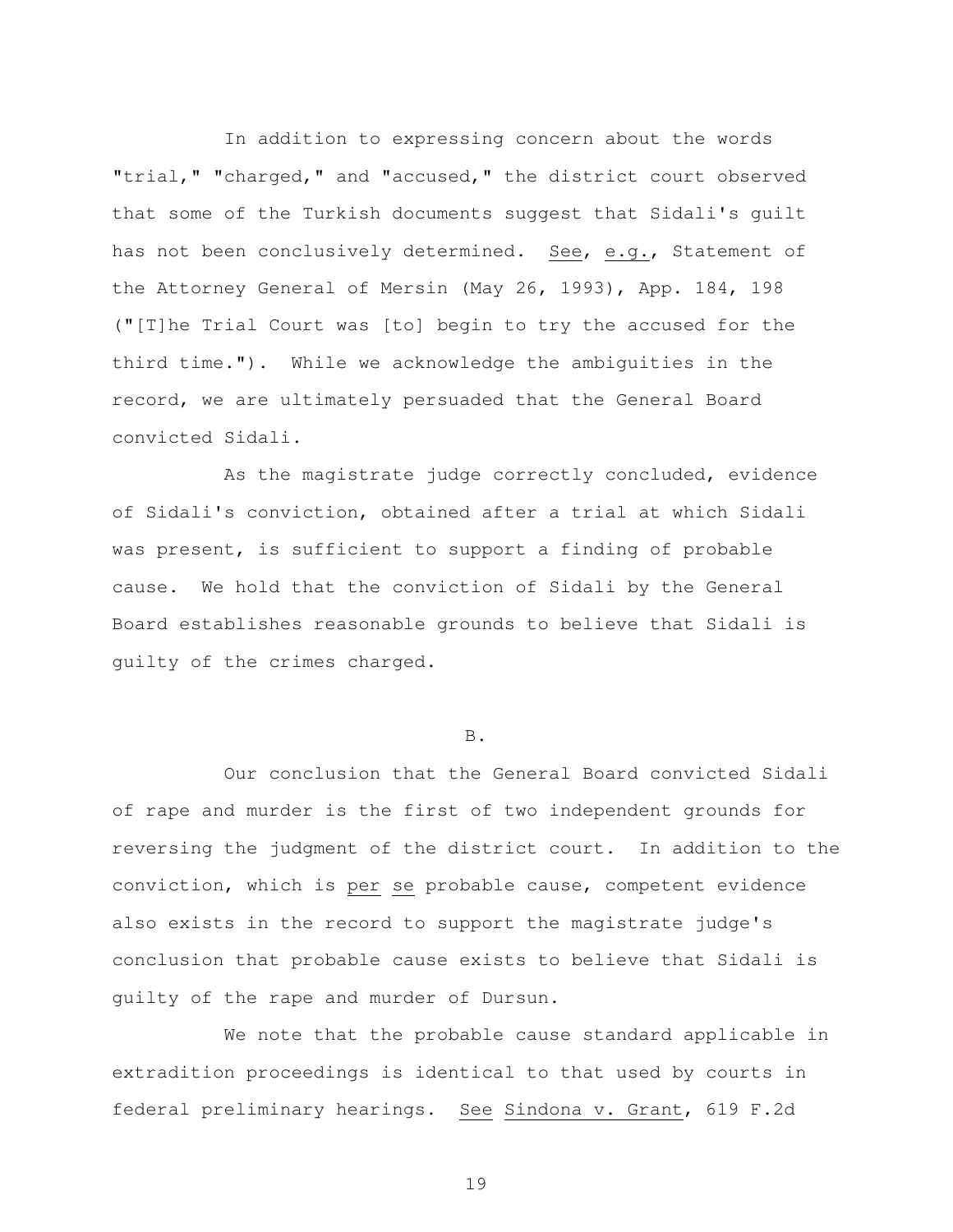167, 175 (2d Cir. 1980); Castro Bobadilla v. Reno, 826 F. Supp. 1428, 1433 (S.D. Fla. 1993), aff'd, 28 F.3d 116 (11th Cir. 1994). The burden of the government is to offer evidence that "would support a reasonable belief that [the defendant] was guilty of the crime charged." Ahmad v. Wigen, 910 F.2d 1063, 1066 (2d Cir. 1990). The probable cause standard applicable in extradition proceedings has been described as "evidence sufficient to cause a person of ordinary prudence and caution to conscientiously entertain a reasonable belief of the accused's guilt." United States v. Wiebe, 733 F.2d 549, 553 (8th Cir. 1984) (quoting Coleman v. Burnett, 477 F.2d 1187, 1202 (D.C. Cir. 1973)).

 The role of the magistrate judge in an extradition proceeding is, therefore, "to determine whether there is competent evidence to justify holding the accused to await trial, and not to determine whether the evidence is sufficient to justify a conviction." Peters v. Egnor, 888 F.2d 713, 717 (10th Cir. 1989) (quoting Collins v. Loisel, 259 U.S. 309, 316, 42 S.Ct. 469, 472 (1922)). As we observed almost seventy years ago: It is not necessary in extradition proceedings that the evidence against the respondent be such as to convince the committing judge or magistrate of his guilt beyond a reasonable doubt, but only such as to afford reasonable ground to believe that the accused is guilty of the offense charged.

United States ex rel. Lo Pizzo v. Mathues, 36 F.2d 565, 568 (3d Cir. 1929).

 Here the magistrate judge found probable cause for extradition. We must uphold the magistrate judge's probable cause finding if there is any competent evidence in the record to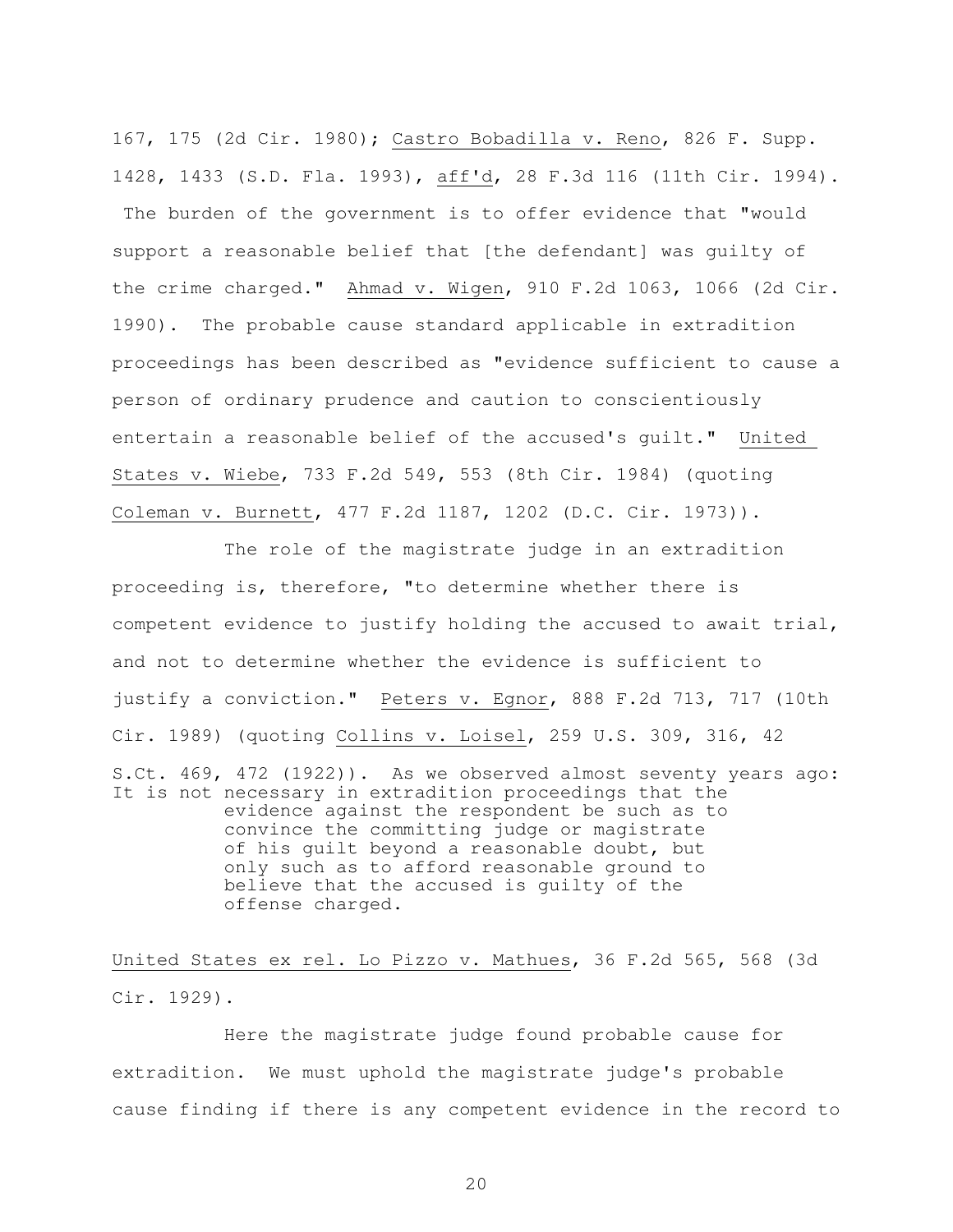support it. Then v. Melendez, 92 F.3d 851, 854 (9th Cir. 1996); Bovio v. United States, 989 F.2d 255, 258 (7th Cir. 1993); see also Ludecke, 15 F.3d at 497 (appellate court must determine whether there is "any competent evidence tending to show probable cause"); Peters, 888 F.2d at 717 (habeas corpus appellate review turns on whether there is "any evidence of probable cause" supporting magistrate judge's finding).

 Upon careful review of the record, we find that competent evidence of record indeed supports the magistrate judge's finding of probable cause.

 Initially, the evidence suggests that the crimes were committed in Sidali's home at a time when Sidali was the only male resident in the home. The record includes the following evidence that tends to show that it would have been impossible (or at least very unlikely) for an intruder to have committed the crimes: (1) the family's loud and hostile attack dog guarded the premises throughout the night; (2) the dog, who barked viciously at intruders, barked once early in the evening before the murder, but did not bark again that night;<sup>12</sup> (3) the property was secured by a wall with a bolted gate, barred windows, and locked doors; (4) while there were signs that one door was tampered with, the investigators stated that the evidence of tampering was not 

<sup>12.</sup> While one witness did testify that she heard "a dog" barking that night, there is no testimony that the barking dog was Sidali's dog. In addition, when Sidali's dog barked earlier in the evening, the barking prompted the residents to look around the premises and call to Dursun. The barking later in the evening did not prompt any concern. These facts support the United States' argument that Sidali's dog did not challenge an intruder on the night of the murder.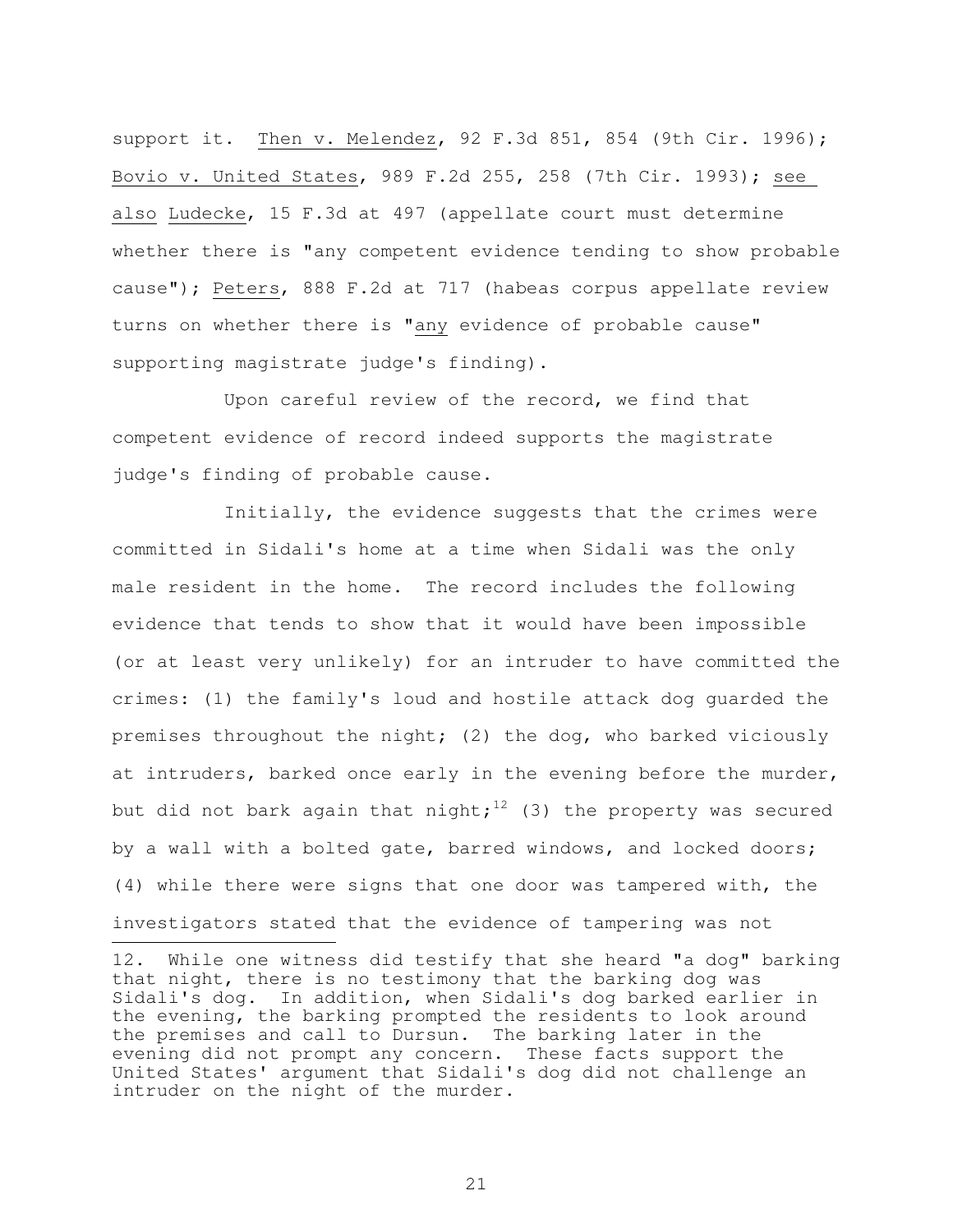recent; and (5) investigators stated that the door was locked and did not appear to have been forced open.

 The district court placed great emphasis on the notion that "mere presence at the scene of a crime does not constitute probable cause." 914 F. Supp. at 1114. While this statement may be true, the United States established more than mere presence in this case. The evidence suggests that Sidali was the only male resident present in the home at the time of the murder and that there were no intruders on the night of the murder. Thus, in addition to presence and opportunity, the evidence suggests that no one but Sidali could have committed the crimes. This factor distinguishes this case from those cited by Sidali. We believe that a person of ordinary prudence and caution could conscientiously entertain a reasonable belief of Sidali's guilt.

 In addition to evidence that Sidali was the only person with an opportunity to commit the crimes, additional evidence was offered that supports a finding of probable cause. For example: (1) blood was found on Sidali's pajamas and on a cloth in the garbage; (2) Dursun was strangled with a belt belonging to Sidali's wife; (3) Sidali stated that someone stole his key, but money located near the key was not disturbed; and (4) Sidali appeared "in a tousled-up state" when the investigators arrived, disturbing the crime scene by "attempt[ing] to upturn the objects in the wardrobes and drawers." Verdict of the Supreme Court, App. 55, 56.

 The evidence tying Sidali to the rape and murder of Dursun may be less than overwhelming. The district court's